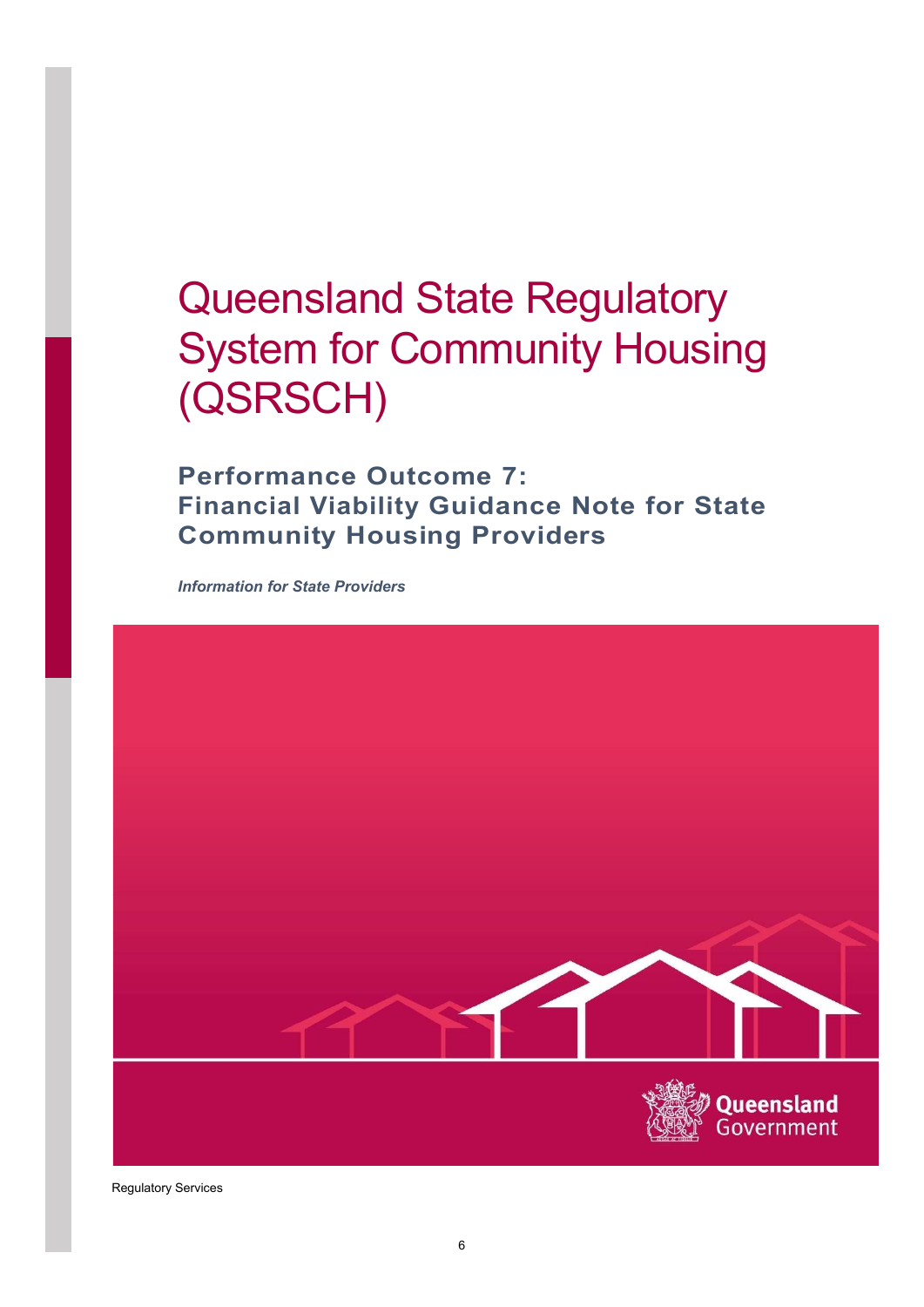### **Contents**

| About the Queensland State Regulatory System for Community Housing3              |
|----------------------------------------------------------------------------------|
|                                                                                  |
|                                                                                  |
|                                                                                  |
|                                                                                  |
| Other financial performance ratios used in the assessment of financial operating |
|                                                                                  |
|                                                                                  |
| Annexure 1: Segmented business analysis worksheet definitions 14                 |
|                                                                                  |
|                                                                                  |
|                                                                                  |
|                                                                                  |

### Version Control

| Version | <b>Date</b>  | <b>Comments</b>            |
|---------|--------------|----------------------------|
|         | July<br>2020 | New guidance note approved |
|         |              |                            |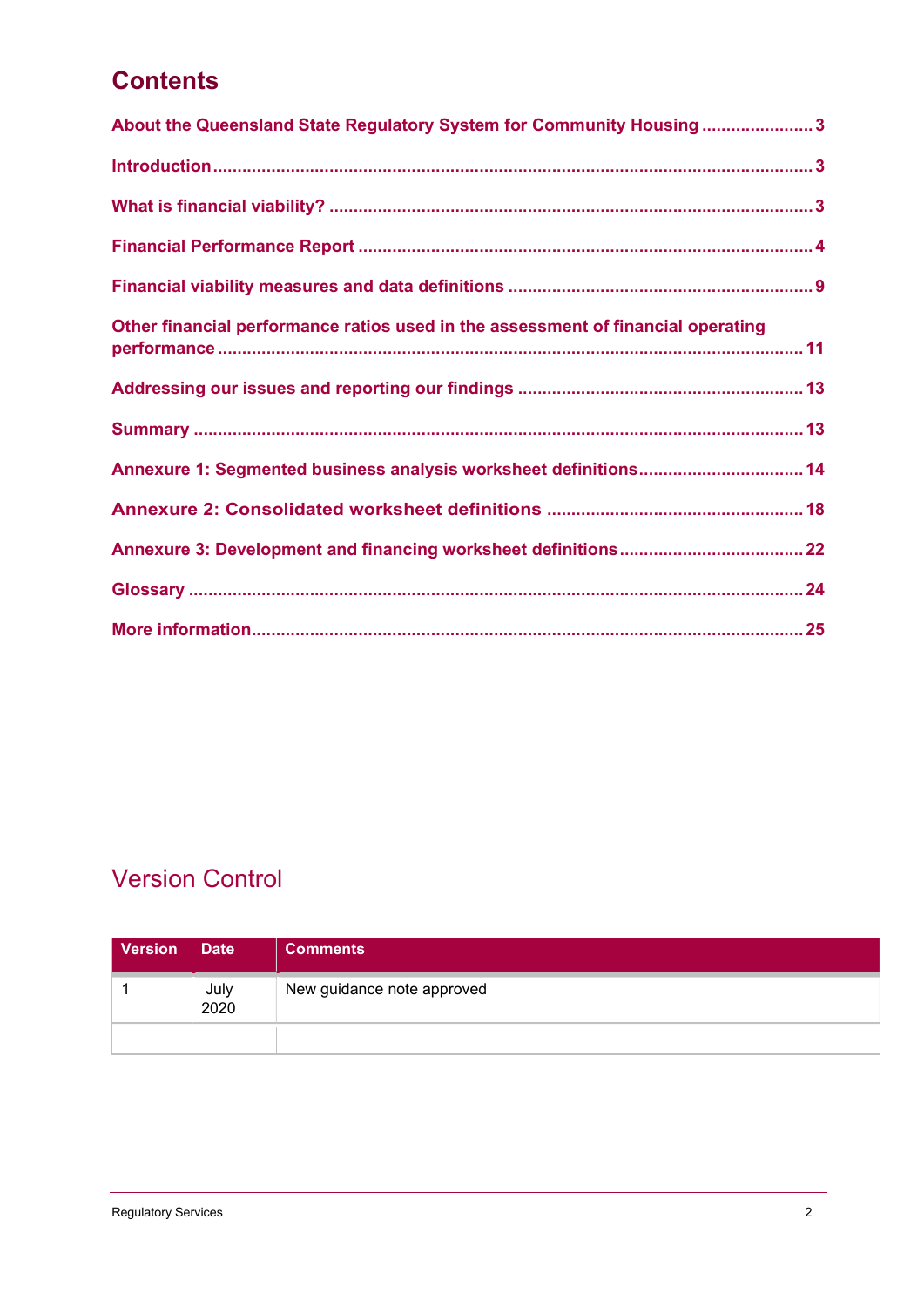## About the Queensland State Regulatory System for Community Housing



The Queensland State Regulatory System for Community Housing (QSRSCH) is a regulatory system designed to contribute to a well governed and managed community housing sector and provide a platform for the ongoing development and viability of the community housing sector in Queensland.

State providers are local governments or other prescribed organisations that deliver social or affordable housing and associated services to people on very low, low or moderate incomes.

These services are covered by the social and affordable housing policies of government housing (policy/funding) agencies.

The key objectives of the QSRSCH are to:

- provide a consistent regulatory environment to support the growth and development of the community housing sector
- pave the way for future housing product development
- reduce the regulatory burden on housing providers

A suite of Operational Guidelines directs the overall operation of the QSRSCH in accordance with the Queensland State Regulatory Code and Housing Act 2003.

The scope of the Registrar's functions under the QSRSCH is limited to regulatory activities. The state housing agency will continue to have responsibility for policy and funding decisions.

### **Introduction**

The Queensland State Regulatory Code (the Code) sets out the performance outcomes and requirements that must be met by registered state providers under the QSRSCH.

Providers must demonstrate their capacity to comply with the Code on application and, once registered, must demonstrate ongoing compliance with the Code.

The Evidence Guidelines describe the performance outcomes and possible evidence sources for assessing providers against the Code's performance outcomes and requirements for state-based providers.

Financial viability is one of the seven performance outcomes specified for providers within the Code.

### What is financial viability?

Financial viability is the ability to generate sufficient income to meet operating payments, debt commitments and, where applicable, to allow for growth, while maintaining service levels.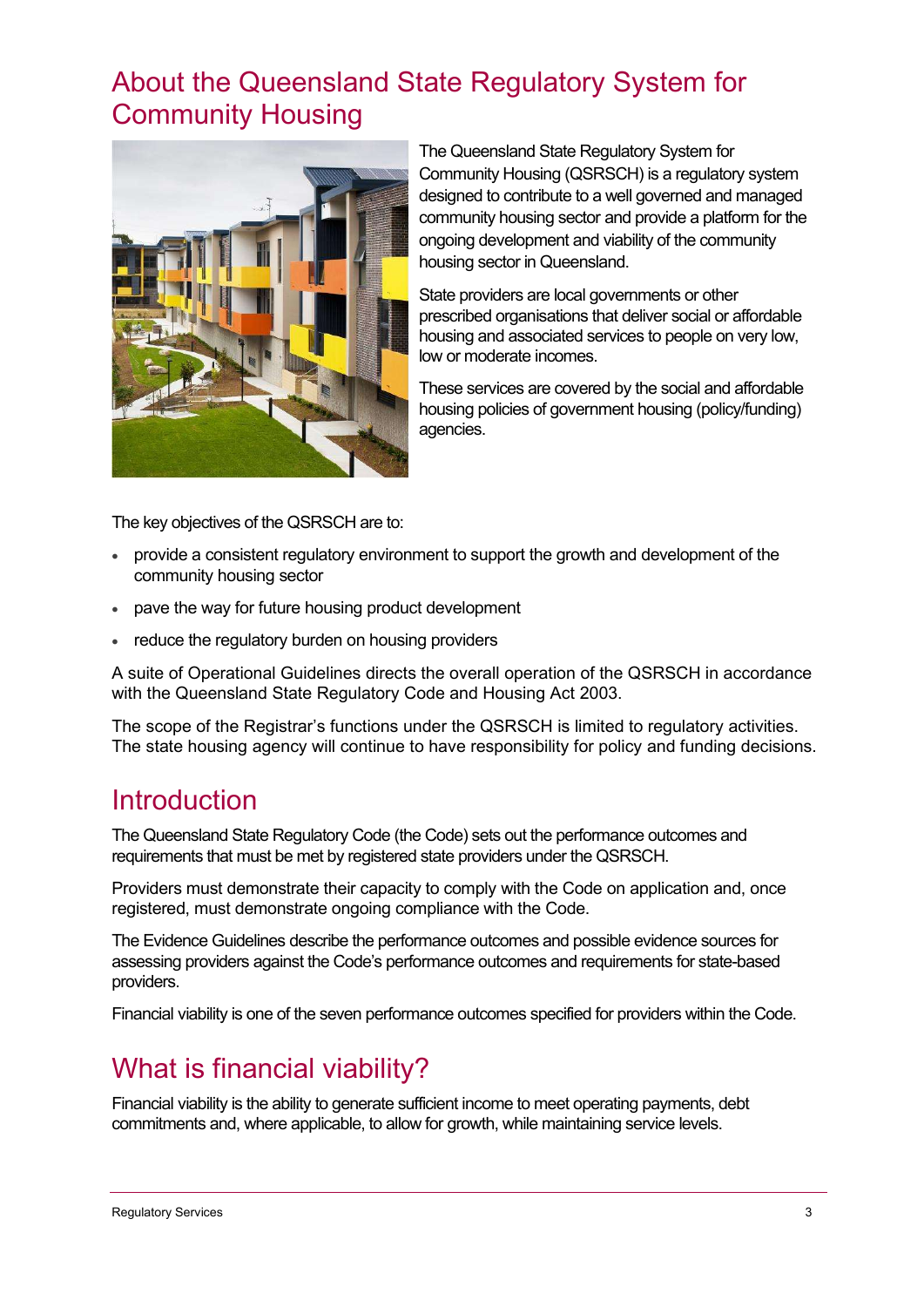The assessment of financial viability is an integrated process involving a review of the audited financial statements, financial performance report, business planning documents such as operational and strategic plans, and other information that supports our financial analysis.

The initial focus of the financial viability assessment is the audited financial statements for the previous financial year. As part of our analysis, trends and overall performance of the provider are compared with the budget. The forecasts are analysed to ensure the provider remains viable into the foreseeable future.

To place these results into a broader context, the provider's business planning documents are used in order to understand their future plans as well as their perspective on the business, growth (where applicable) and risks.

Our assessment may require information around financial plans (where applicable), such as a provider's resource management, growth plans, capital structure, treasury management and liquidity.

Performance and assessment data will be used to inform a risk-based assessment of all registered providers to determine compliance with the Housing Act 2003 and State Regulatory Code. This will determine the level of regulatory engagement and, where necessary, action.

## Financial Performance Report

The financial performance report (FPR) is used to assess the financial viability of community housing providers.

The report is designed to allow for analysis of the provider's performance, using a comprehensive suite of financial measures. When reviewed alongside business planning documents and audited financial statements, the FPR is a powerful tool for the assessment of organisational performance and the impact of future decisions on the provider's viability.

Providers will need to submit two years of historical and forecast financial data in the FPR.

The FPR is a Microsoft Excel document that features a number of worksheets covering:

- instructions for use and definitions,
- financial worksheets with historical and forecast sections,
- development and funding assumptions,
- ratio analysis, trend analysis and charts (automatically generated from data entered), and
- some non-financial measures.

The segmentation in the Segmented Business Analysis worksheet helps us understand the financial contribution that each business segment brings into the overall financial viability and identify potential risks. The segmented business analysis worksheet has five segments;

- 1. Corporate Overheads
- 2. Long Term Housing Owned
- 3. Long Term Housing Managed
- 4. Other Housing Business
- 5. Other Non- Housing Business

Indirect costs not related to any particular business segments (like CEOs and CFOs salaries etc.) are included under corporate overheads. These overheads are then allocated to the business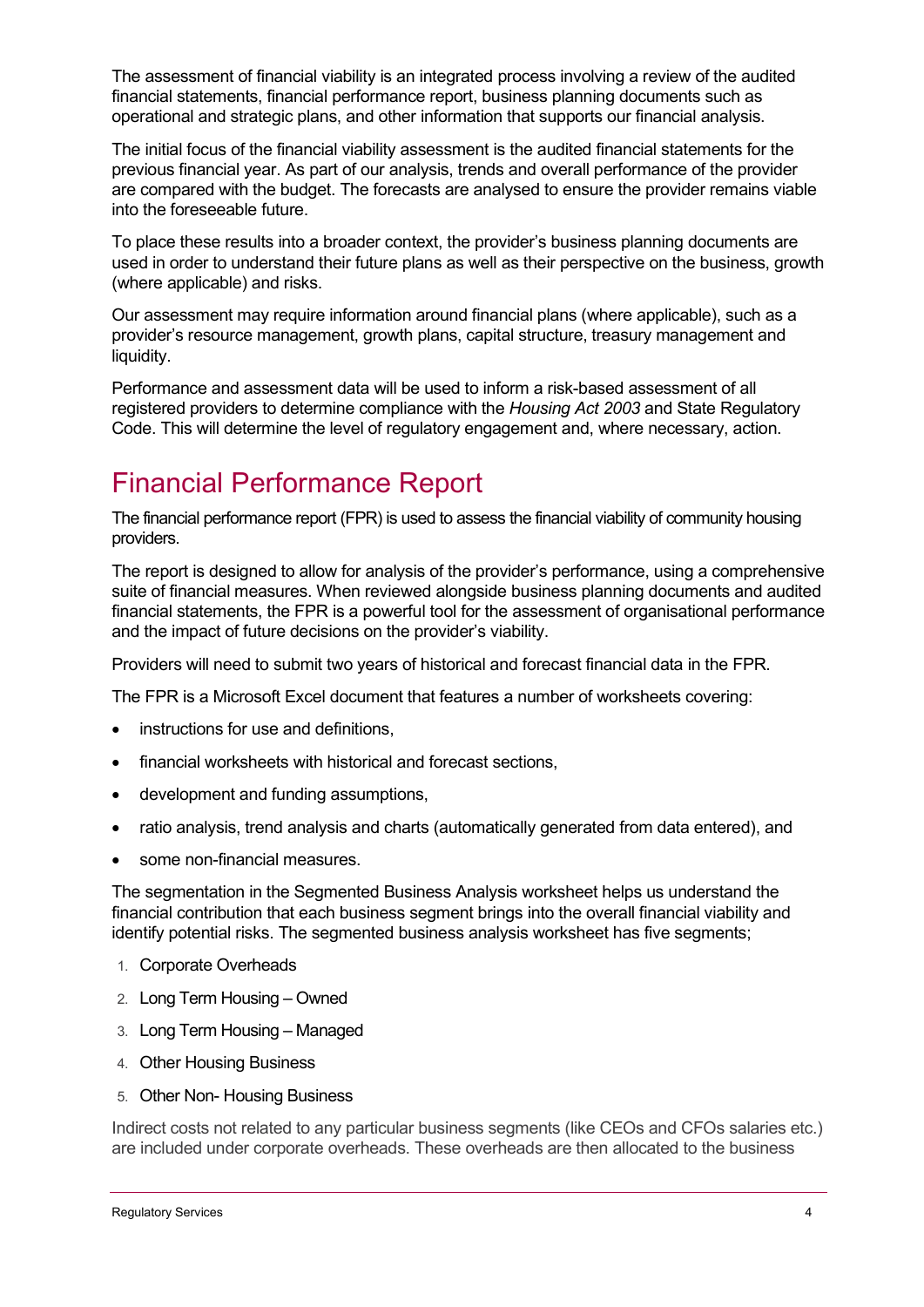segments based on appropriate methods (this could be based on drivers like numbers of FTEs, percentage of revenue, etc.).

The underlying assumption behind separating the housing portfolio by owned and managed is to look at income streams and cost structures that will define the operational viability of these two particular segments. Moreover, the owned portfolio may also carry some level of debt with leverage expectations. Separating these two segments (owned and managed) gives us understanding of financial performance considering the particular characteristics of each segment.

### Evidence Guidelines

The majority of work undertaken to assess financial viability is based in the form of a review of documents submitted to us.

On registration a provider must demonstrate that it is financially viable in the context of performance outcome 7: financial viability. Viability is reviewed in conjunction with the provider's business planning documents, its financial policies and procedures, and its financial strategies for the future.

Once registered, the provider must demonstrate ongoing compliance with this performance outcome. The table in the following pages highlights the sources of evidence to demonstrate capacity and evidence which will be used to demonstrate compliance.

A range of evidence sources are set out in the Financial Viability Guidance Note, including evidence sources for local government community housing providers suggested by the Local Government Association of Queensland (LGAQ).

These sources are not intended to be prescriptive or exhaustive and the provider may use alternative business evidence or data.

The following table demonstrates the performance requirements, performance indicators and evidence sources to demonstrate capacity and compliance for Performance Outcome 7.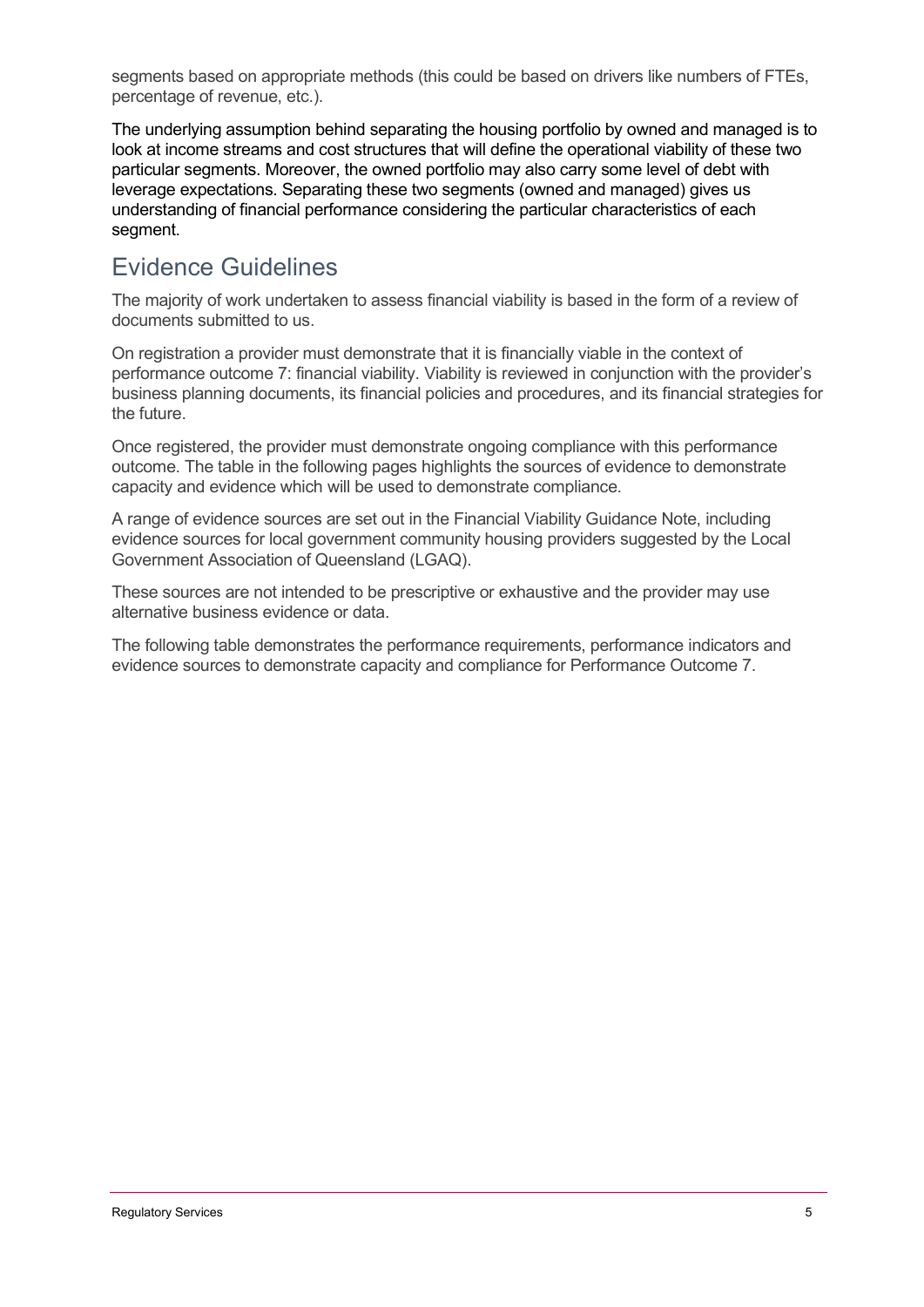| capacity to comply)                                               |                                                                                        |                                                                                                                                                                                                                                               | QSRSCH Evidence Guidelines - Registration requirements for local governments (Must be met to demonstrate                                                                                                                                                                                                                                                                                                                                                                                                                                                                                                                                                                                                                                                                                                                                                                                                                                                                                                                                                                                                                                                                 | <b>LGAQ Guidance note for local</b><br>governments                                                                                                                                                                                                                                                                                                                                                                                                                                                                                                                                                                                                                                                                                                                                                                                                                                                                                    | <b>Evidence required for Compliance</b>                                                                                                                                                                                                                                                                                                                                                                                                                                                                                                                                                                                                                                                                                                                                                                                                                                                                                                                                                                                                                                                                                                                                          |
|-------------------------------------------------------------------|----------------------------------------------------------------------------------------|-----------------------------------------------------------------------------------------------------------------------------------------------------------------------------------------------------------------------------------------------|--------------------------------------------------------------------------------------------------------------------------------------------------------------------------------------------------------------------------------------------------------------------------------------------------------------------------------------------------------------------------------------------------------------------------------------------------------------------------------------------------------------------------------------------------------------------------------------------------------------------------------------------------------------------------------------------------------------------------------------------------------------------------------------------------------------------------------------------------------------------------------------------------------------------------------------------------------------------------------------------------------------------------------------------------------------------------------------------------------------------------------------------------------------------------|---------------------------------------------------------------------------------------------------------------------------------------------------------------------------------------------------------------------------------------------------------------------------------------------------------------------------------------------------------------------------------------------------------------------------------------------------------------------------------------------------------------------------------------------------------------------------------------------------------------------------------------------------------------------------------------------------------------------------------------------------------------------------------------------------------------------------------------------------------------------------------------------------------------------------------------|----------------------------------------------------------------------------------------------------------------------------------------------------------------------------------------------------------------------------------------------------------------------------------------------------------------------------------------------------------------------------------------------------------------------------------------------------------------------------------------------------------------------------------------------------------------------------------------------------------------------------------------------------------------------------------------------------------------------------------------------------------------------------------------------------------------------------------------------------------------------------------------------------------------------------------------------------------------------------------------------------------------------------------------------------------------------------------------------------------------------------------------------------------------------------------|
| <b>Column 1</b><br>Performance<br>requirements<br>7a: Ensuring it | <b>Column 2</b><br><b>Performance</b><br><b>indicators</b><br>Providers                | <b>Column 3</b><br><b>Thresholds</b><br>Capital adequacy                                                                                                                                                                                      | <b>Column 4</b><br><b>Suggested evidence sources to demonstrate</b><br>capacity to comply with the QSRSCH<br>Business and financial planning documents<br>$\bullet$                                                                                                                                                                                                                                                                                                                                                                                                                                                                                                                                                                                                                                                                                                                                                                                                                                                                                                                                                                                                      | Column <sub>5</sub><br><b>LGAQ suggests the systems and</b><br>documents referenced in this section may<br>contain information which may assist to<br>meet the QSRSCH requirements<br>Existing source documents include:                                                                                                                                                                                                                                                                                                                                                                                                                                                                                                                                                                                                                                                                                                              | Column <sub>6</sub><br><b>Compliance with QSRSCH</b><br>Suggested evidence sources to demonstrate<br>ongoing compliance with the QSRSCH<br>Business and financial planning documents<br>$\bullet$                                                                                                                                                                                                                                                                                                                                                                                                                                                                                                                                                                                                                                                                                                                                                                                                                                                                                                                                                                                |
| has a viable<br>capital structure                                 | monitor and<br>manage their<br>capital structure<br>to achieve their<br>business goals | - the provider has<br>• sufficient capital<br>resources to be<br>able to meet all<br>financial<br>commitments,<br>working capital,<br>overall<br>operations, and<br>future growth;<br>and<br>• capacity to<br>manage<br>unexpected<br>events. | Recent minutes of Governing Body/Council<br>$\bullet$<br>meetings (and relevant sub-committees if<br>applicable) reflecting discussions about capital<br>structure with relevant operational and financial<br>reports that include community housing business<br><b>Annual Report</b><br>$\bullet$<br><b>QSRSCH Financial Performance Report (FPR)</b><br>$\bullet$<br>Assumptions underpinning forecasts in the FPR<br>$\bullet$<br>Audited financial statements for the last two<br>$\bullet$<br>financial years<br>Audit management letter for most recent financial<br>$\bullet$<br>year (where they have been issued)<br>Financial viability measures data<br>$\bullet$<br>Annual budget with evidence of relevant approval<br>٠<br>Financial planning, sensitivity analysis and<br>$\bullet$<br>scenario testing<br>Debt financing arrangements and covenants<br>$\bullet$<br>Housing development and related financial plans<br>$\bullet$<br>Evidence of state's equity in housing assets<br>$\bullet$<br>May be requested<br>Recent project proposals (development and capital<br>investments) and governing body consideration and<br>approval (sample minutes) | 5 year corporate plan s199 (if<br>applicable)<br>Annual report s182 and s199 LGR<br>$\bullet$<br>Internal Audit s105 of Local<br>$\bullet$<br>Government act + regulation s207<br>Annual Budget s199 LGR<br>$\bullet$<br>Long term financial forecasts s104<br>$\bullet$<br>LGA and s171 LGR<br>Planning, financial management and<br>$\bullet$<br>accountability. s34 of the Statutory<br><b>Bodies Financial Arrangements Act</b><br>and $s104 - s105$ LGA and $s165 -$<br>s215 LGR e.g.<br>Annual Operational Plan &<br>Reports<br>Internal Audit Revenue<br>$\equiv$<br>Statement<br><b>Financial Report</b><br>$\overline{\phantom{0}}$<br>Financial sustainability<br>$\equiv$<br>Statement<br>Debt Policy<br><b>Investment Policy</b><br>$\frac{1}{2}$<br>Potential source documents include:<br>Financial viability measures data:<br>$\bullet$<br>Credit Review Report<br>$\equiv$<br><b>Financial Sustainability Review</b> | Four (4) recent consecutive minutes of Governing<br>Body/Council meetings (and relevant sub-<br>committees if applicable) reflecting discussions<br>about capital structure with relevant operational<br>and financial reports that include community<br>housing business<br><b>Annual Report</b><br>$\bullet$<br><b>QSRSCH Financial Performance Report (FPR)</b><br>$\bullet$<br>Assumptions underpinning forecasts in the FPR<br>Audited financial statements for the last two<br>financial years<br>Audit management letter for most recent financial<br>year (where they have been issued)<br>Financial viability measures data<br>$\bullet$<br>Annual budget with evidence of relevant approval<br>$\bullet$<br>Financial planning, sensitivity analysis and<br>scenario testing<br>Debt financing arrangements and covenants<br>Housing development and related financial plans<br>Evidence of state's equity in housing assets<br>Report of actions taken to address previous<br>$\bullet$<br>recommendations<br>May be requested<br>Recent project proposals (development and capital<br>investments) and governing body consideration and<br>approval (sample minutes) |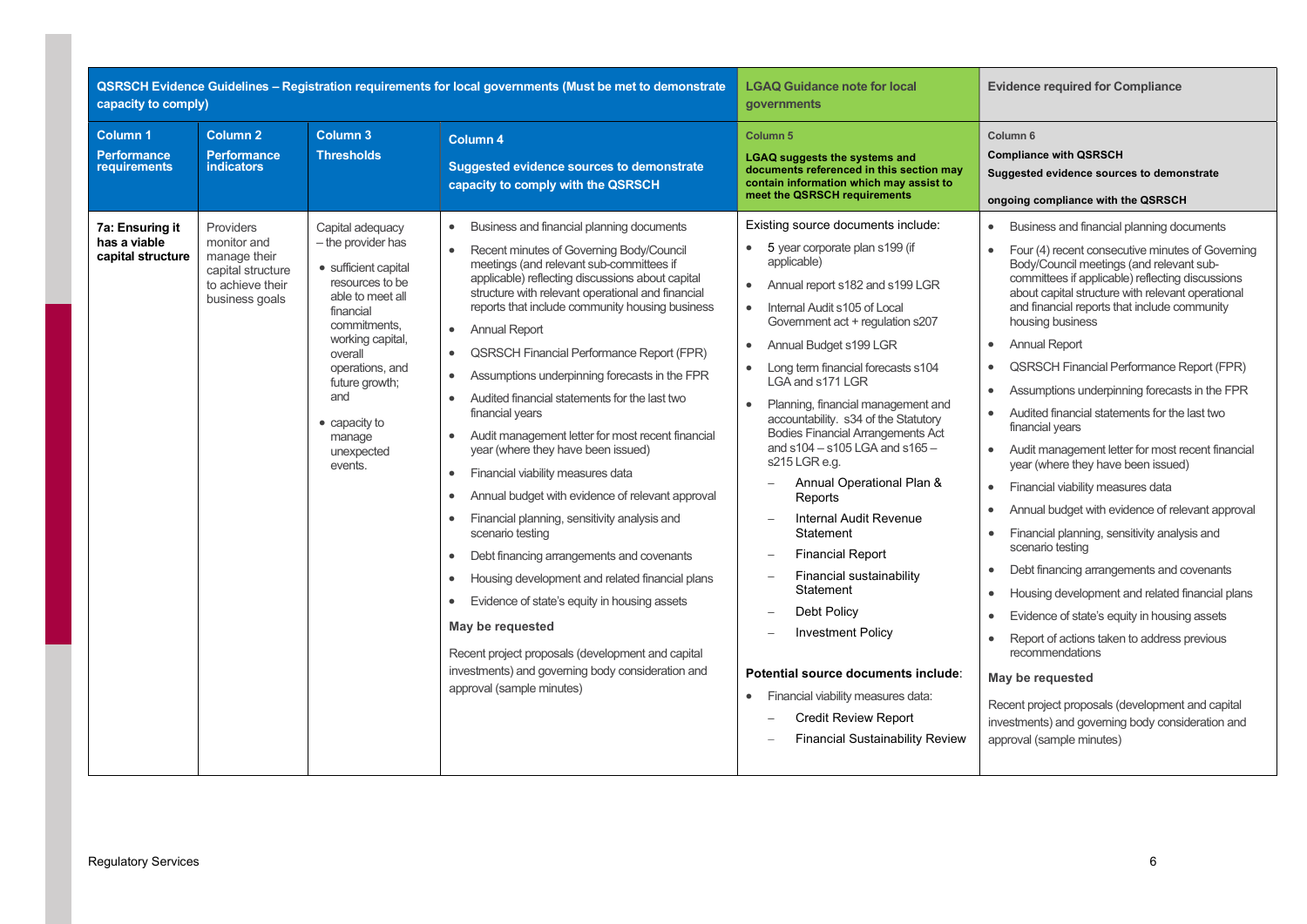| capacity to comply)                                       |                                                                                                             |                                                                                                                                                                                                                                                                                                         | QSRSCH Evidence Guidelines - Registration requirements for local governments (Must be met to demonstrate                                                                                                                                                                                                                                                                                                                                                                                                                                                                                                                                                                                                                                                                                                                                                                                                                                                                                                                                                                                   | <b>LGAQ Guidance note for local</b><br>governments                                                                                                                                                                                                                                                                                                                                                                                                                                                                                                                                                                                                        | <b>Evidence required for Compliance</b>                                                                                                                                                                                                                                                                                                                                                                                                                                                                                                                                                                                                                                                                                                                                                                                                                                                                                                                                                                                                                                                                                                                                                                                                                                                  |  |
|-----------------------------------------------------------|-------------------------------------------------------------------------------------------------------------|---------------------------------------------------------------------------------------------------------------------------------------------------------------------------------------------------------------------------------------------------------------------------------------------------------|--------------------------------------------------------------------------------------------------------------------------------------------------------------------------------------------------------------------------------------------------------------------------------------------------------------------------------------------------------------------------------------------------------------------------------------------------------------------------------------------------------------------------------------------------------------------------------------------------------------------------------------------------------------------------------------------------------------------------------------------------------------------------------------------------------------------------------------------------------------------------------------------------------------------------------------------------------------------------------------------------------------------------------------------------------------------------------------------|-----------------------------------------------------------------------------------------------------------------------------------------------------------------------------------------------------------------------------------------------------------------------------------------------------------------------------------------------------------------------------------------------------------------------------------------------------------------------------------------------------------------------------------------------------------------------------------------------------------------------------------------------------------|------------------------------------------------------------------------------------------------------------------------------------------------------------------------------------------------------------------------------------------------------------------------------------------------------------------------------------------------------------------------------------------------------------------------------------------------------------------------------------------------------------------------------------------------------------------------------------------------------------------------------------------------------------------------------------------------------------------------------------------------------------------------------------------------------------------------------------------------------------------------------------------------------------------------------------------------------------------------------------------------------------------------------------------------------------------------------------------------------------------------------------------------------------------------------------------------------------------------------------------------------------------------------------------|--|
| Column 1<br><b>Performance</b><br>requirements            | Column <sub>2</sub><br><b>Performance</b><br><b>indicators</b>                                              | Column 3<br><b>Thresholds</b>                                                                                                                                                                                                                                                                           | Column 4<br>Suggested evidence sources to demonstrate capacity to<br>comply with the QSRSCH                                                                                                                                                                                                                                                                                                                                                                                                                                                                                                                                                                                                                                                                                                                                                                                                                                                                                                                                                                                                | Column <sub>5</sub><br><b>LGAQ suggests the systems and</b><br>documents referenced in this section may<br>contain information which may assist to<br>meet the QSRSCH requirements                                                                                                                                                                                                                                                                                                                                                                                                                                                                        | Column <sub>6</sub><br><b>Compliance with QSRSCH</b><br>Suggested evidence sources to demonstrate<br>ongoing compliance with the QSRSCH                                                                                                                                                                                                                                                                                                                                                                                                                                                                                                                                                                                                                                                                                                                                                                                                                                                                                                                                                                                                                                                                                                                                                  |  |
| 7b Maintaining<br>appropriate<br>financial<br>performance | The provider<br>monitors and<br>manages its<br>financial<br>performance to<br>achieve its<br>business goals | • Financial<br>performance is<br>monitored and<br>managed to<br>maintain short.<br>medium and<br>long-term<br>viability.<br>• There are no<br>significant and<br>ongoing or<br>repeated<br>instances of<br>inappropriate<br>financial<br>performance<br>and/or failure to<br>achieve<br>business goals. | Business and financial planning documents<br>$\bullet$<br>Recent Governing Body/Council (and relevant<br>sub-committees if applicable) minutes reflecting<br>discussions about financial performance with<br>relevant operational and financial reports that<br>include community housing business<br><b>Annual Report</b><br>٠<br><b>QSRSCH Financial Performance Report (FPR)</b><br>٠<br>Assumptions underpinning forecasts in the FPR<br>٠<br>Audited financial statements for the last two<br>$\bullet$<br>financial years<br>Audit management letter for most recent financial<br>٠<br>year (where they have been issued)<br>• Financial viability measures data<br>Annual budget with evidence of Governing<br>Body/Council approval<br>Financial planning, sensitivity analysis and<br>٠<br>scenario testing<br>Debt financing arrangements and covenants<br>May be requested<br>Recent project proposals (housing development<br>and capital investments) and governing body<br>consideration and approval (sample minutes)<br>Budget proposal and discussion papers<br>$\bullet$ | Existing source documents include:<br>5 year corporate plan s199 (if<br>applicable)<br>Annual report s182 and s199 LGR<br>$\bullet$<br>Long term financial forecasts s104<br>$\bullet$<br>LGA and s171 LGR<br>Annual Budget s199 LGR<br>$\bullet$<br>Planning, financial management<br>$\bullet$<br>and accountability.<br>s34 of the Statutory Bodies<br>Financial Arrangements Act and<br>s104 - s105 LGA and s165 - s215<br>LGR e.g.<br><b>Internal Audit Revenue</b><br>$\equiv$<br>Statement<br><b>Financial Report</b><br>Financial sustainability<br>Statement<br>Current and Long term financial<br>sustainability statement s176 and<br>s178 LGR | Business and financial planning documents<br>$\bullet$<br>Four (4) recent consecutive Governing<br>Body/Council (and relevant sub-committees if<br>applicable) minutes reflecting discussions about<br>financial performance with relevant operational<br>and financial reports that include community<br>housing business<br><b>Annual Report</b><br>$\bullet$<br><b>QSRSCH Financial Performance Report (FPR)</b><br>Assumptions underpinning forecasts in the FPR<br>Audited financial statements for the last two<br>financial years<br>Audit management letter for most recent financial<br>year (where they have been issued)<br>Financial viability measures data<br>$\bullet$<br>Annual budget with evidence of Governing<br>$\bullet$<br>Body/Council approval<br>Financial planning, sensitivity analysis and<br>scenario testing<br>Debt financing arrangements and covenants<br>$\bullet$<br>Report of actions taken to address previous<br>recommendations<br>May be requested<br>Recent project proposals (housing development<br>and capital investments) and governing body<br>consideration and approval (sample minutes)<br>Budget proposal and discussion papers<br>٠<br><b>Other sources</b><br>Record of complaints and notifications under the<br>Housing Act 2003 |  |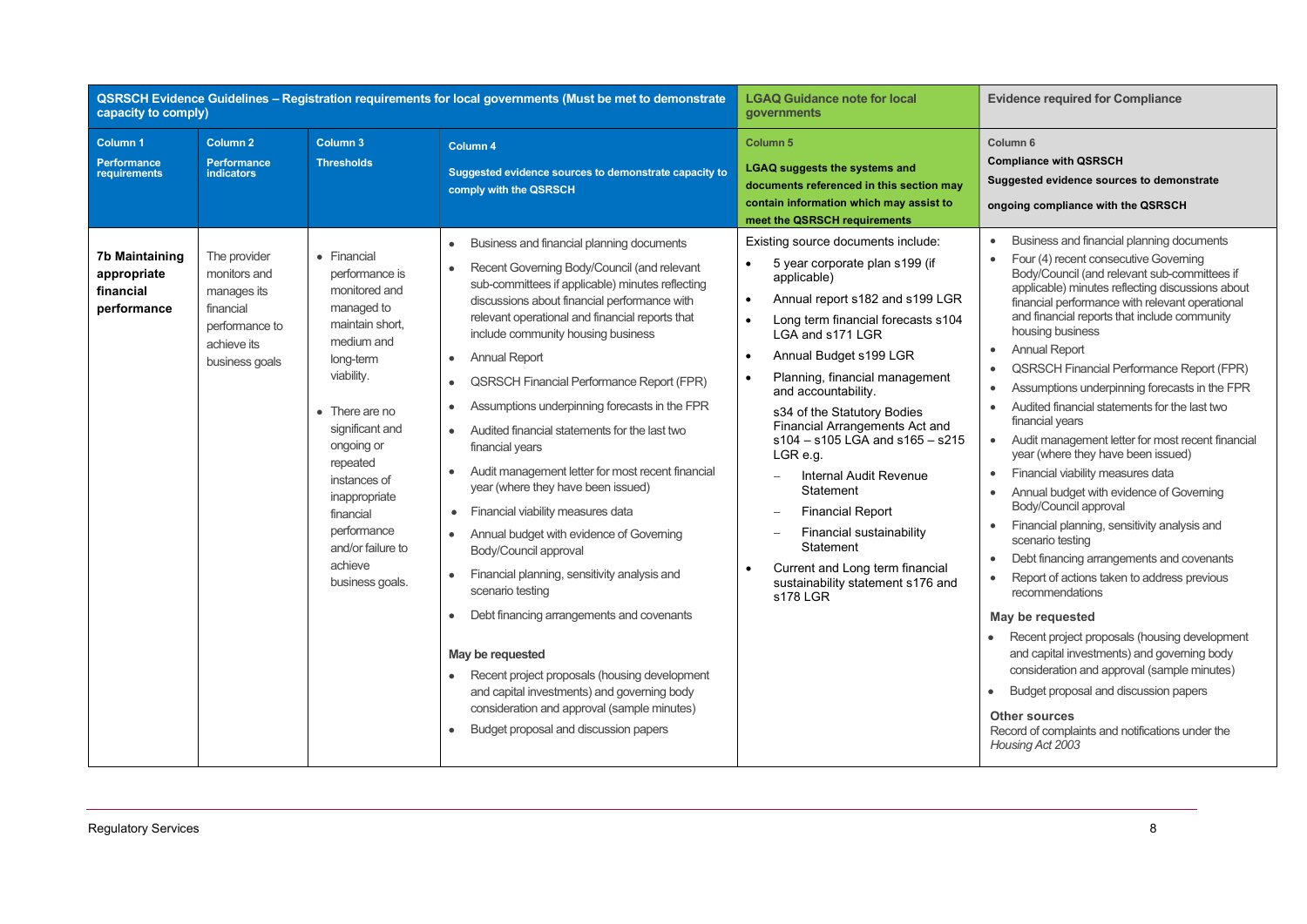| <b>QSRSCH Evidence Guidelines - Registration requirements for local governments (Must be met to</b><br>demonstrate capacity to comply) |                                                                                                                                                         |                                                                                                                                                                                                                                                                                                                                    |                                                                                                                                                                                                                                                                                                                                                                                                                                                                                                                                                                                                                                                                                                                                                                                                                                                                                                                                                                   | <b>LGAQ Guidance note for local</b><br>governments                                                                                                                                                                                                                                                                                                                                                                                                                           | <b>Evidence required for Compliance</b>                                                                                                                                                                                                                                                                                                                                                                                                                                                                                                                                                                                                                                                                                                                                                                                                                                                                                                                                                                                                                                                                                                                                                       |
|----------------------------------------------------------------------------------------------------------------------------------------|---------------------------------------------------------------------------------------------------------------------------------------------------------|------------------------------------------------------------------------------------------------------------------------------------------------------------------------------------------------------------------------------------------------------------------------------------------------------------------------------------|-------------------------------------------------------------------------------------------------------------------------------------------------------------------------------------------------------------------------------------------------------------------------------------------------------------------------------------------------------------------------------------------------------------------------------------------------------------------------------------------------------------------------------------------------------------------------------------------------------------------------------------------------------------------------------------------------------------------------------------------------------------------------------------------------------------------------------------------------------------------------------------------------------------------------------------------------------------------|------------------------------------------------------------------------------------------------------------------------------------------------------------------------------------------------------------------------------------------------------------------------------------------------------------------------------------------------------------------------------------------------------------------------------------------------------------------------------|-----------------------------------------------------------------------------------------------------------------------------------------------------------------------------------------------------------------------------------------------------------------------------------------------------------------------------------------------------------------------------------------------------------------------------------------------------------------------------------------------------------------------------------------------------------------------------------------------------------------------------------------------------------------------------------------------------------------------------------------------------------------------------------------------------------------------------------------------------------------------------------------------------------------------------------------------------------------------------------------------------------------------------------------------------------------------------------------------------------------------------------------------------------------------------------------------|
| Column <sub>1</sub><br>Performance<br>requirements                                                                                     | Column <sub>2</sub><br>Performance<br>indicators                                                                                                        | Column 3<br><b>Thresholds</b><br>$\bullet$                                                                                                                                                                                                                                                                                         | Column <sub>4</sub><br>Suggested evidence sources to demonstrate capacity to<br>comply with the QSRSCH                                                                                                                                                                                                                                                                                                                                                                                                                                                                                                                                                                                                                                                                                                                                                                                                                                                            | Column <sub>5</sub><br><b>LGAQ suggests the systems and</b><br>documents referenced in this section<br>may contain information which may<br>assist to meet the QSRSCH requirements                                                                                                                                                                                                                                                                                           | Column <sub>6</sub><br><b>Compliance with QSRSCH</b><br>Suggested evidence sources to demonstrate<br>ongoing compliance with the QSRSCH                                                                                                                                                                                                                                                                                                                                                                                                                                                                                                                                                                                                                                                                                                                                                                                                                                                                                                                                                                                                                                                       |
| <b>7c Managing</b><br>financial risk<br>exposure                                                                                       | The provider<br>monitors and<br>manages its<br>financial risk<br>exposure to<br>protect its financial<br>interests and the<br>interests of<br>investors | • Financial risks<br>are appropriately<br>mitigated<br>• There are no<br>significant and<br>ongoing or<br>repeated<br>instances of<br>financial risks<br>occurring<br>• Appropriate risk<br>management<br>response<br>systems are in<br>place and any<br>risks identified<br>are dealt with in a<br>prompt and<br>effective manner | Business and financial planning documents<br>$\bullet$<br><b>QSRSCH Financial Performance Report (FPR)</b><br>$\bullet$<br>Audited financial statements for the last two<br>$\bullet$<br>financial years<br><b>Auditor reports</b><br>$\bullet$<br>Audit management letter for most recent financial<br>$\bullet$<br>year (where they have been issued)<br>Annual report<br>$\bullet$<br>Recent Governing Body/Council (and audit/risk<br>$\bullet$<br>committees if applicable) minutes reflecting<br>discussions about financial risk management with<br>relevant risk reports that include community<br>housing business risks<br>Documented risk management system including<br>$\bullet$<br>financial and risk management policies and<br>procedures<br>Risk management plan<br>$\bullet$<br><b>Risk register</b><br>$\bullet$<br>Financial planning, sensitivity analysis and<br>scenario testing<br>Debt financing arrangements and covenants<br>$\bullet$ | Existing source documents include:<br>5 year corporate plan s199 LGR (if<br>applicable)<br>Annual report s182 and s199 LGR<br>Long term financial forecasts s104<br>LGA and s171 LGR<br>Record of financial management risks<br>and control measures s164 LGR<br>Registers of Interests s289 - 297 LGR<br>Schedule 4<br>Councillor material interest s172 LGA<br>$\bullet$<br>Current and Long term financial<br>$\bullet$<br>sustainability statement s176 and<br>s178   GR | Business and financial planning documents<br>$\bullet$<br><b>QSRSCH Financial Performance Report (FPR)</b><br>$\bullet$<br>Audited financial statements for the last two<br>$\bullet$<br>financial years<br><b>Auditor reports</b><br>$\bullet$<br>Audit management letter for most recent financial<br>$\bullet$<br>year (where they have been issued)<br>Annual report<br>$\bullet$<br>Recent Governing Body/Council (and audit /risk<br>$\bullet$<br>committees if applicable) minutes reflecting<br>discussions about financial risk management<br>with relevant risk reports that include community<br>housing business risks<br>Documented risk management system including<br>$\bullet$<br>financial and risk management policies and<br>procedures (only if there were major revisions)<br>Risk management plan<br>$\bullet$<br>Risk register<br>$\bullet$<br>Financial planning, sensitivity analysis and<br>$\bullet$<br>scenario testing<br>Debt financing arrangements and covenants<br>$\bullet$<br>Report of actions taken to address previous<br>$\bullet$<br>recommendations<br><b>Other sources</b><br>Record of complaints and notifications under the<br>Housing Act 2003. |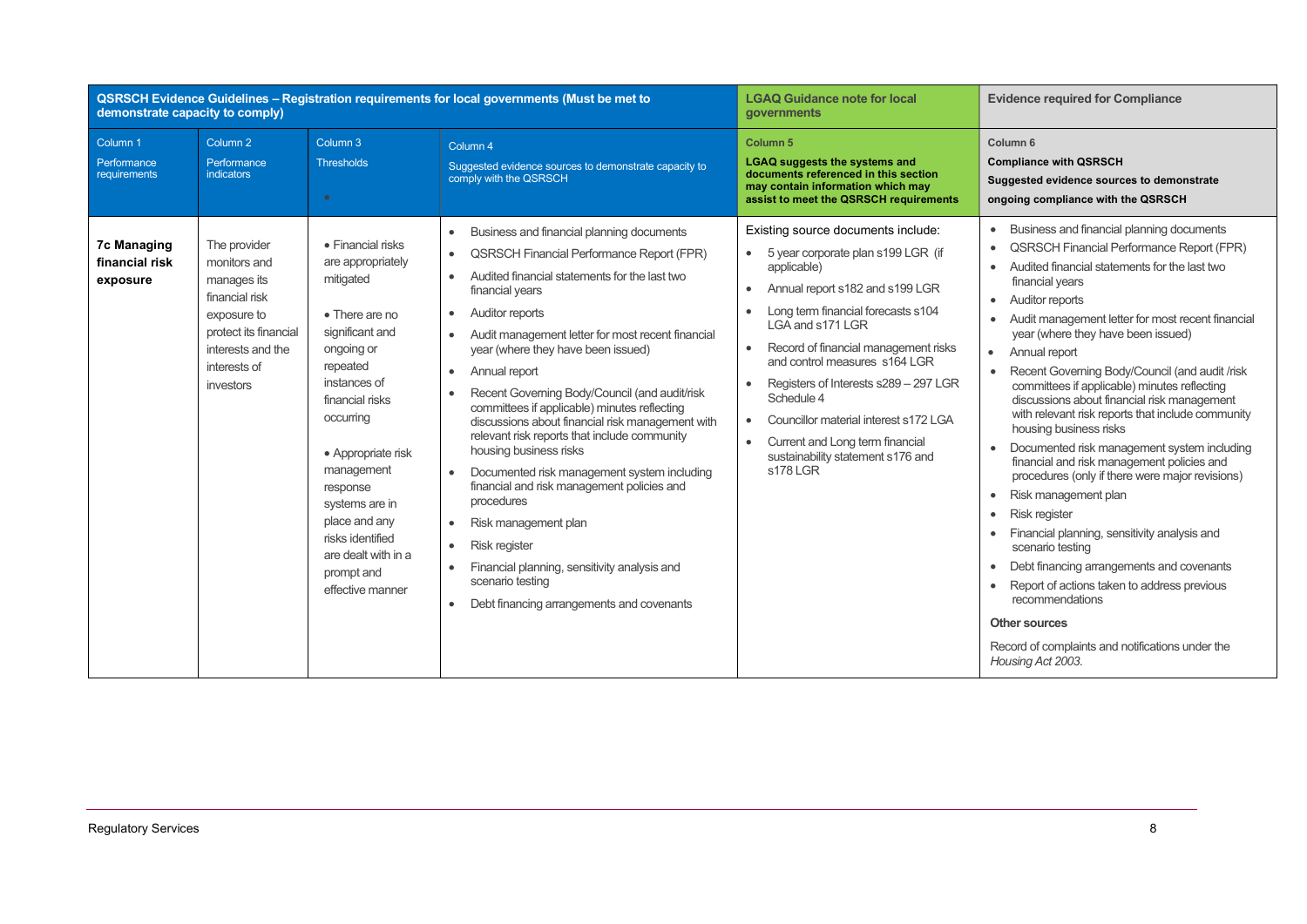## Financial viability measures and data definitions

The financial measures provide an input to the assessment of performance of providers under the Housing Act 2003 and the Queensland State Regulatory Code and supplement the Evidence Guidelines.

Financial measures are considered as a suite of indicators to assess financial performance.

The financial measures include performance thresholds for some requirements as an indicative guide to assessing performance results. The thresholds do not determine capacity or compliance per se. Rather, they provide a transparent level of performance as a starting point against which results can be assessed.

Performance results that are below or are trending below a threshold or a combination of thresholds will raise a flag that there may be a performance concern to be addressed in the assessment of the provider's capacity or ongoing compliance.

The Registrar will seek to understand whether the provider is not complying with the performance requirement or whether the level of performance relates to particular circumstances.

| • Operating EBITDA (Operating Earnings before<br>interest, tax, depreciation and amortisation) /                                                                                                     |
|------------------------------------------------------------------------------------------------------------------------------------------------------------------------------------------------------|
| • Indicates the provider's profitability as a<br>• Operating revenue excludes capital grants and<br>• Providers with material interest bearing debt<br>would be expected to operate at higher levels |
| • Current Assets less unspent capital grants /<br>Current Liabilities less (capital grants received in<br>advance and accommodation bonds)<br>• Indicates whether the provider has enough            |
| current assets to meet its short-term obligations                                                                                                                                                    |
| • (Cash, Short-term investments and unused<br>overdraft facilities) / Current liabilities less<br>(capital grants received in advance and                                                            |
| • Indicates the provider's ability to quickly meet its                                                                                                                                               |
| • Operating Cash Inflows / Operating Cash<br>• Indicates whether cash flows generated from<br>the provider's operations are enough to pay for                                                        |
|                                                                                                                                                                                                      |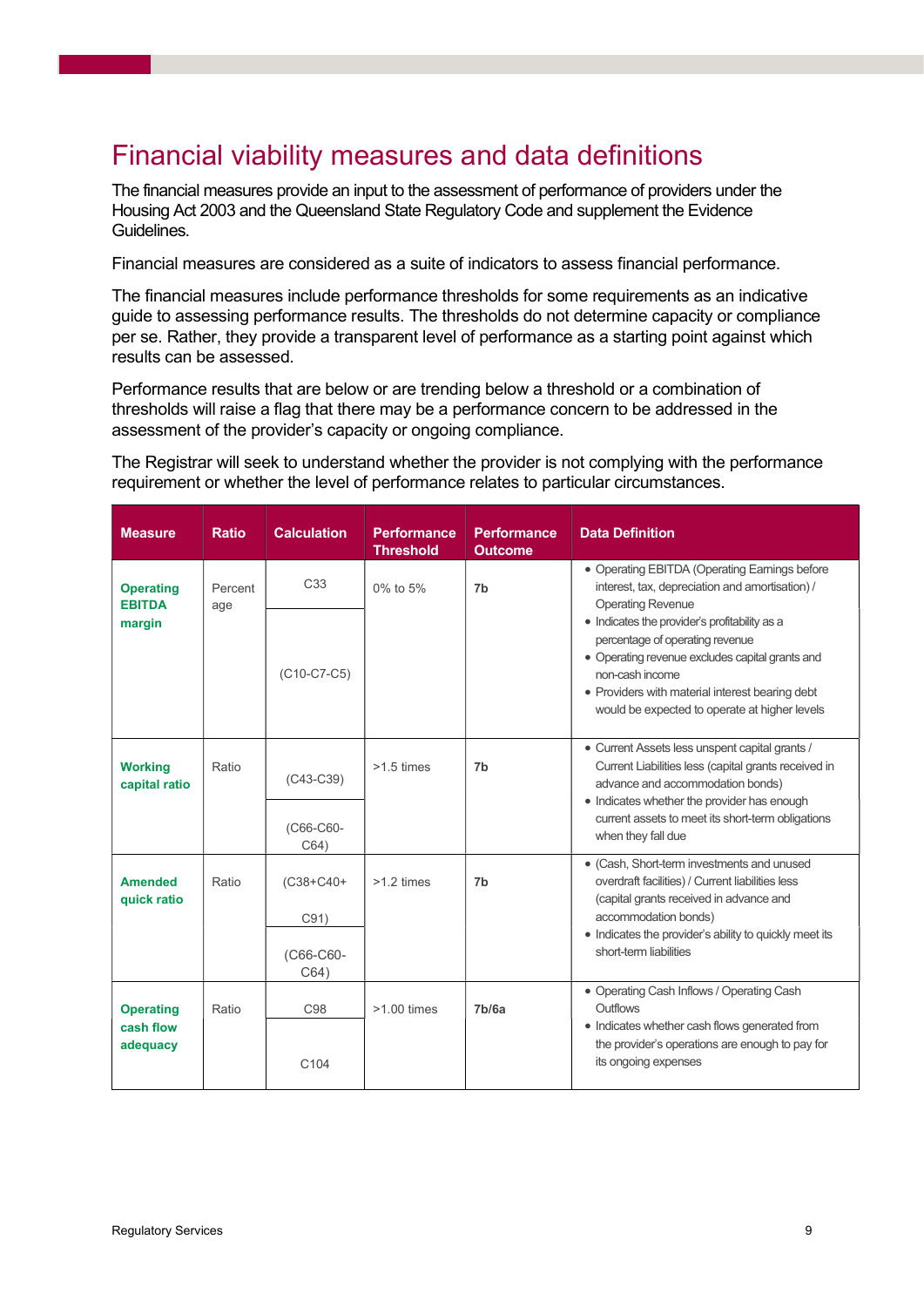| <b>Gearing</b><br>ratio                  | Percent<br>age | $C57 + C135 +$<br>$C136 + C61 +$<br>C62+C63+C6<br>9+C70+C137+<br>C138+C71<br>C <sub>55</sub>                  | $<$ 30%        | 7a/7b              | • Total repayable debt / Total assets<br>• Indicates how much a provider owes compared<br>to how much it has invested                                                                                                                                         |
|------------------------------------------|----------------|---------------------------------------------------------------------------------------------------------------|----------------|--------------------|---------------------------------------------------------------------------------------------------------------------------------------------------------------------------------------------------------------------------------------------------------------|
| <b>Interest cover</b><br>ratio           | Ratio          | C33<br>C30+C31+C1<br>23+ C124                                                                                 | $>1.5$ times   | 7b                 | • Operating EBITDA / Financing costs and lease<br>interest paid<br>• Financing costs excludes loan establishment<br>costs<br>• Indicates the provider's ability to pay the interest<br>on its outstanding debt                                                |
| <b>Debt</b><br>service-<br>ability       | Ratio          | (C57+C135+C<br>136+C61+C62<br>$+ C63 + C69 +$<br>C70+C137+<br>$C138 + C71$<br>(C33-C30-<br>C31-C123-<br>C124) | Trend analysis | 7a/7b              | • Repayable debt / (Operating EBITDA less<br>finance and lease interest costs)<br>• Indicates the provider's ability to meet its debt<br>repayments                                                                                                           |
| <b>Debt service</b><br>coverage<br>ratio | Ratio          | C <sub>33</sub><br>(C135+C136<br>$+C61+C62+$<br>C63+C30+<br>C31+C123+<br>C124)                                | Trend analysis | 7a/7b              | • Operating EBITDA / (Debt liabilities and finance<br>and lease interest costs)<br>• Indicates how many times the provider's loan<br>commitments are covered by the surpluses it<br>generates                                                                 |
| Cash<br>coverage<br>ratio                | Ratio          | $(C105+C101)$<br>$(C135+C136+$<br>C61+C62+C6<br>$3 + C30 + C31 +$<br>$C123 + C124$                            | Trend analysis | 7b                 | • (Cash flow from operating activities and interest<br>paid) / (Debt liabilities and finance and lease<br>interest costs)<br>• Indicates how many times the provider's loan<br>commitments are covered by the cash it<br>generates from internal operations   |
| <b>Return on</b><br>assets               | Percent<br>age | C33<br>C <sub>55</sub>                                                                                        | $>5\%$         | 7 <sub>b</sub> /6a | • Operating EBITDA / Average total assets<br>• Indicates the profits generated from the<br>provider's assets<br>• Dependent on asset level of provider. Less<br>assets would normally result in a higher ROA                                                  |
| <b>Cash Cost</b><br>of capital           | Percent<br>age | (C30+C31)<br>C <sub>55</sub>                                                                                  | 2.5%           | 7b                 | • Total finance costs / Average total assets<br>• Indicates the provider's cost of acquiring its<br>assets<br>• Related to return on assets: should be at least<br>1-3% lower than return on assets. Finance<br>costs should exclude loan establishment costs |

NB: C = Consolidated Business Analysis worksheet S = Segmented Business Analysis worksheet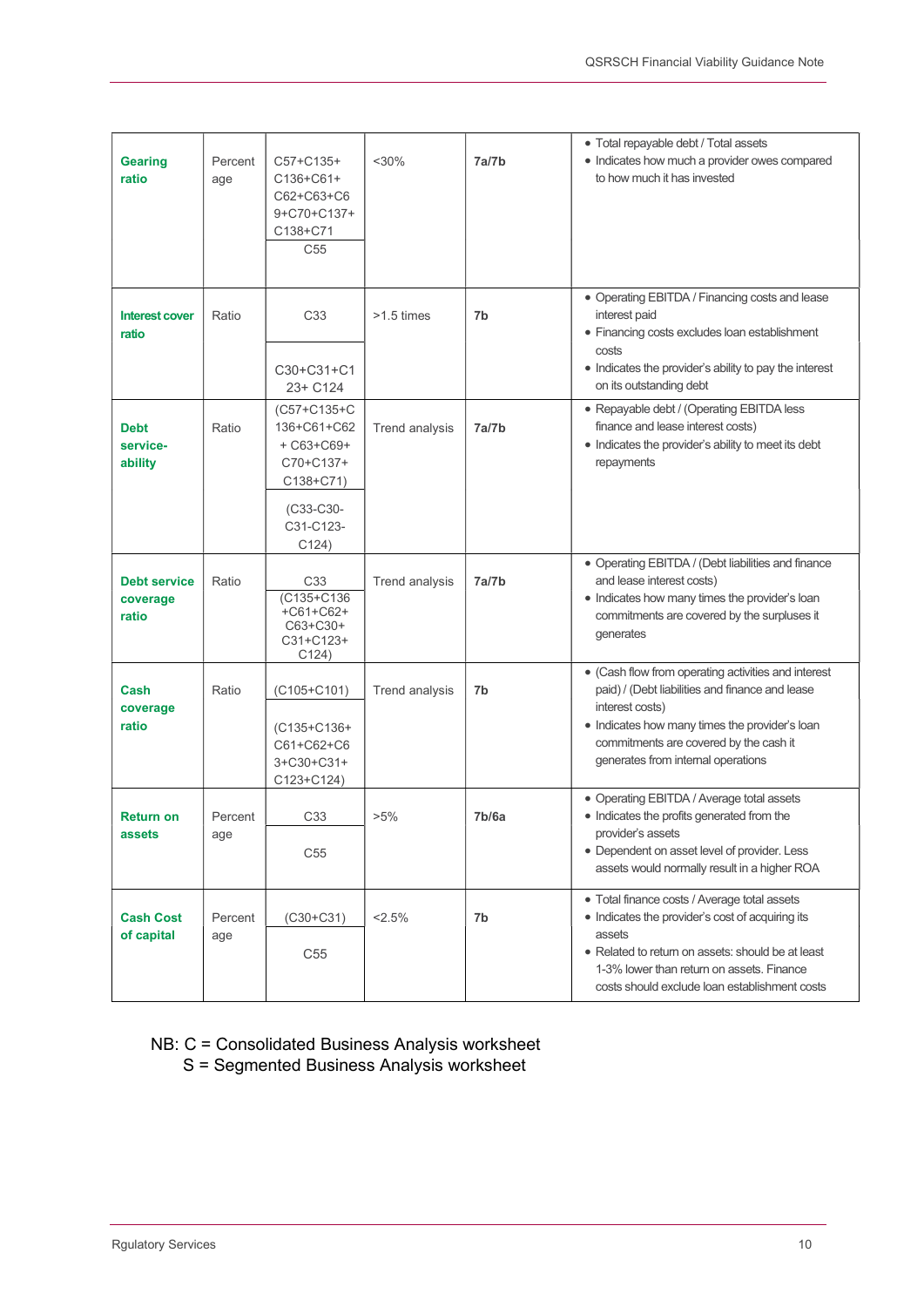### Other financial performance ratios used in the assessment of financial operating performance

| <b>Measure</b>                                                                    | <b>Unit</b>   | <b>Calculation</b>                                                | <b>Performance</b><br><b>Threshold</b> | <b>Performance</b><br><b>Outcome</b> | <b>Data Definition</b>                                                                                                                                              |
|-----------------------------------------------------------------------------------|---------------|-------------------------------------------------------------------|----------------------------------------|--------------------------------------|---------------------------------------------------------------------------------------------------------------------------------------------------------------------|
| <b>Total revenue</b><br>per tenancy unit                                          | \$            | C <sub>3</sub><br>$(S32+S56+S82)$                                 | <b>Trend analysis</b>                  | 7b/6a                                | Total rental revenue divided by the<br>$\bullet$<br>total number of tenancy agreements                                                                              |
| <b>Total</b><br>responsive<br>maintenance<br>per housing<br>unit                  | \$            | C <sub>13</sub><br>(S30+S31+S54<br>+S55+S80+S81<br>$+S104 + S105$ | Trend analysis                         | 7 <sub>b</sub> /6a                   | Total responsive maintenance<br>$\bullet$<br>expense divided by total housing<br>units<br>Applies where providers have<br>$\bullet$<br>responsive maintenance       |
| <b>Total non-</b><br>capitalised<br>planned<br>maintenance<br>per housing<br>unit | \$            | C <sub>14</sub><br>(S30+S31+S54<br>+S55+S80+S81<br>$+S104 + S105$ | <b>Trend analysis</b>                  | 7 <sub>b</sub> /6a                   | Total planned maintenance expense<br>$\bullet$<br>divided by total housing units<br>Applies where providers have planned<br>$\bullet$<br>maintenance responsibility |
| <b>Total corporate</b><br>overhead/<br><b>Total operating</b><br>expenditure      | $\frac{0}{0}$ | C16<br>C <sub>19</sub>                                            | <b>Trend analysis</b>                  | 7b/6a                                | Total corporate overhead divided by<br>$\bullet$<br>total operating expenses                                                                                        |
| <b>Employee</b><br>expenses /<br><b>Number of FTE</b>                             | \$            | $(C15+S2)$<br>(S7+S33+S57<br>+S83+S99)                            | Trend analysis                         | 7b/6a                                | Employee expenses divided by total<br>$\bullet$<br>number of FTE                                                                                                    |
| <b>Bad debts written</b><br>off during the<br>year/ Rental<br>revenue             | \$            | C17<br>C <sub>3</sub>                                             | <b>Trend analysis</b>                  | 7 <sub>b</sub> /6a                   | Bad debts divided by rent revenue<br>$\bullet$<br>Bad debts written off during the year may<br>$\bullet$<br>be from current or past year rental<br>debtors          |

In assessing overall provider's financial viability, we also consider: -

- History and management of the provider, objectives and strategies, business risks and mitigation strategies
- Operating environment, external factors, nature of the entity, financial and accounting policies, and internal control systems
- Operating surplus, in particular looking at operating margins and financial efficiency after removing the impact of capital grants, non-cash income, fair value gains, profit and loss on disposal of assets, and other unusual and non-operating items
- Cash flow dynamics and the organisation's ability to meet its financial obligations
- Capital structure and debt management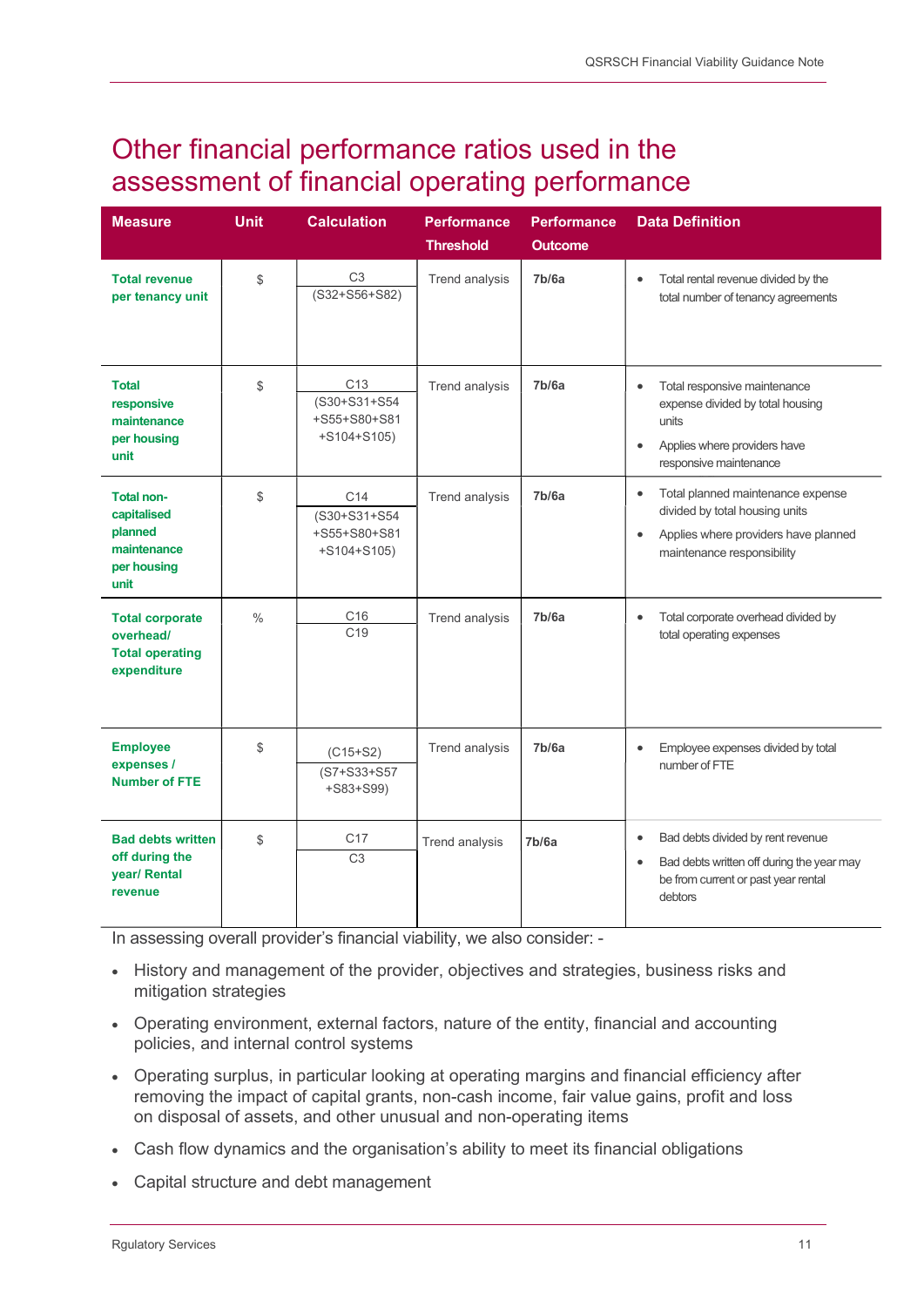- Governance, in particular the role of the governing structures in the financial planning and monitoring, and the decision-making process of financial matters
- Development activities and plans for growth

A comprehensive financial assessment not only focuses on available financial data, but also on non-financial data and qualitative factors that will determine the success in overall financial viability. This includes:

- debt financing arrangements (debt covenants)
- asset management plan
- level of involvement in diverse business activities

Financial ratios quantify and highlight key financial relationships but have limitations. They do not explain underlying causal factors and whether such factors might improve or worsen.

Financial data is considered within the context in which the organisation operates, including the quality and experience of management, the organisation's strategic objectives and the risks to achievement of those objectives.

Before making a final assessment, business and financial planning documents and other performance outcomes (including Governance and Management) are used to apply a context to financial information.

We look for evidence that management is aware of key assumptions and business drivers and has conducted sensitivity and scenario testing as part of a strategy for managing the risks to achieving organisational objectives.

### Below are some other indicators which the Registrar would consider in assessing the performance outcome

| <b>Indicator type</b>                          | <b>Examples</b>                                                                                                                | <b>Rationale</b>                                                                                                                                                                              |
|------------------------------------------------|--------------------------------------------------------------------------------------------------------------------------------|-----------------------------------------------------------------------------------------------------------------------------------------------------------------------------------------------|
| <b>Unqualified audit report</b>                | Existence of an unqualified<br>audit report                                                                                    | A qualified audit report may highlight<br>potential concerns about financial<br>management and viability. We<br>investigate further and discuss results<br>with the provider and its auditor. |
| <b>Timeliness and quality of</b><br>submission | Extent to which required<br>information is submitted<br>in a timely fashion and<br>quality of submission is<br>maintained to a | Extended delays in submission of<br>information may indicate issues with<br>respect to financial management and<br>solvency.                                                                  |
| <b>Commentary on financials</b>                | Explanation of major<br>variances, changes or<br>events in most recently<br>completed financial<br>statements                  | Assists with analysis of the underlying<br>viability of an organisation and allows us to<br>more clearly understand the financial<br>statements.                                              |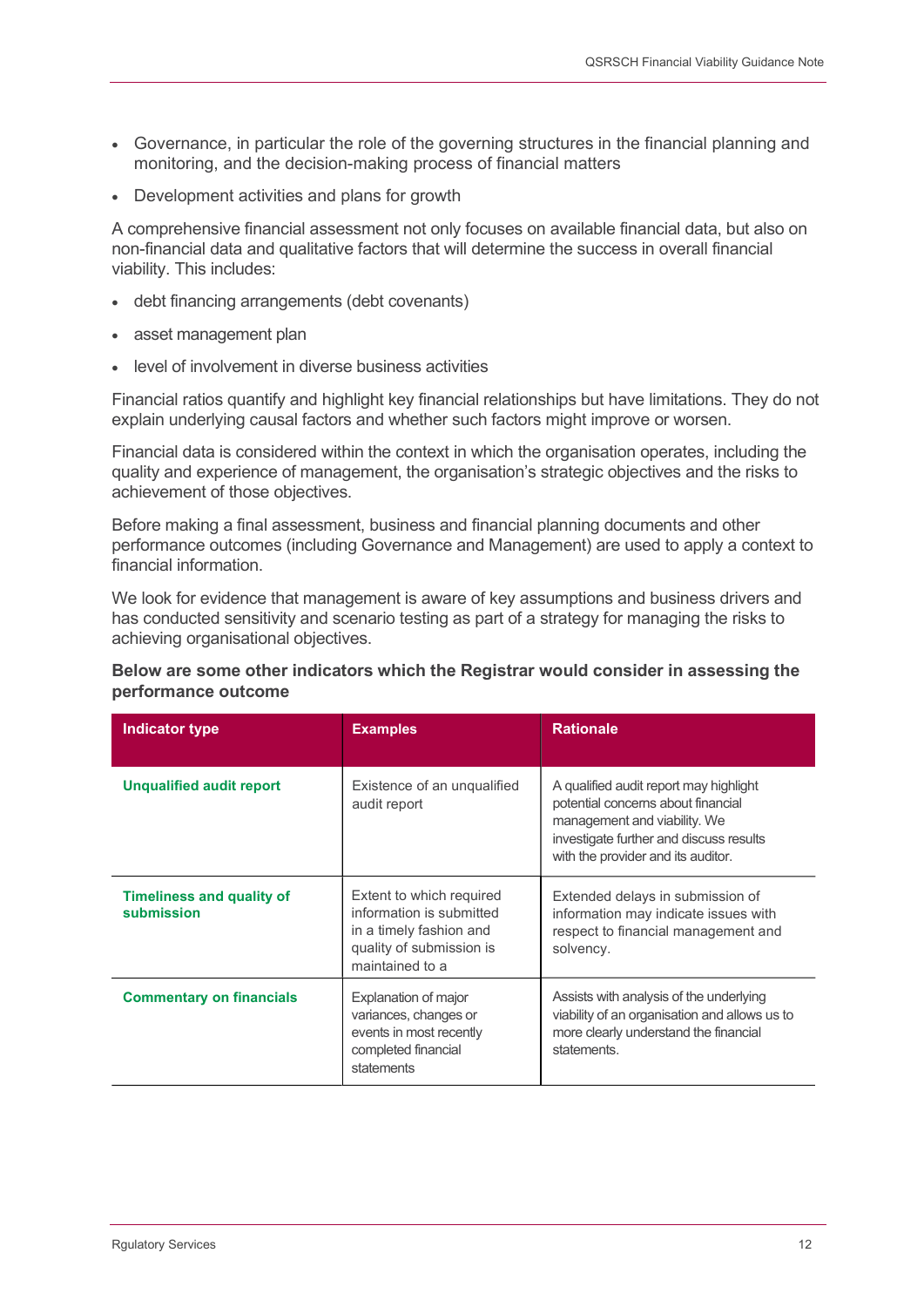## Addressing our issues and reporting our findings

Our first course of action where an issue is identified is discussion with the registered provider to ensure we obtain an accurate and comprehensive understanding of the issue. This will be done via Lines of Inquiry.

A collaborative approach is undertaken to resolving the issue in a timely and logical manner.

Where an issue is more significant, we may seek specific undertakings that require action to be taken.

When unsatisfied with progress made by a provider in resolving an issue, we inform the organisation and clarify expectations. The Registrar may also issue a notice of non-compliance and is empowered to use enforcement powers, such as binding instruction, under the Housing Act 2003 where a provider is unwilling or unable to remedy the issues in a satisfactory way.

Further information on powers and our use is available in the Housing Act 2003.

Financial information provided to the Registrar is treated as in-confidence and will not be disclosed without the provider's consent.

### **Summary**

Financial viability is a critical performance outcome within the Queensland State Regulatory Code.

Compliance with the financial viability performance outcome ensures that state community housing providers can continue to provide services and produce positive outcomes for tenants and strengthen their capacity to manage, and where appropriate, grow affordable rental housing.

They also provide assurance to the wider housing sector, government and investors that funds are being used efficiently and effectively, and fully meet obligations associated with the provision of these funds.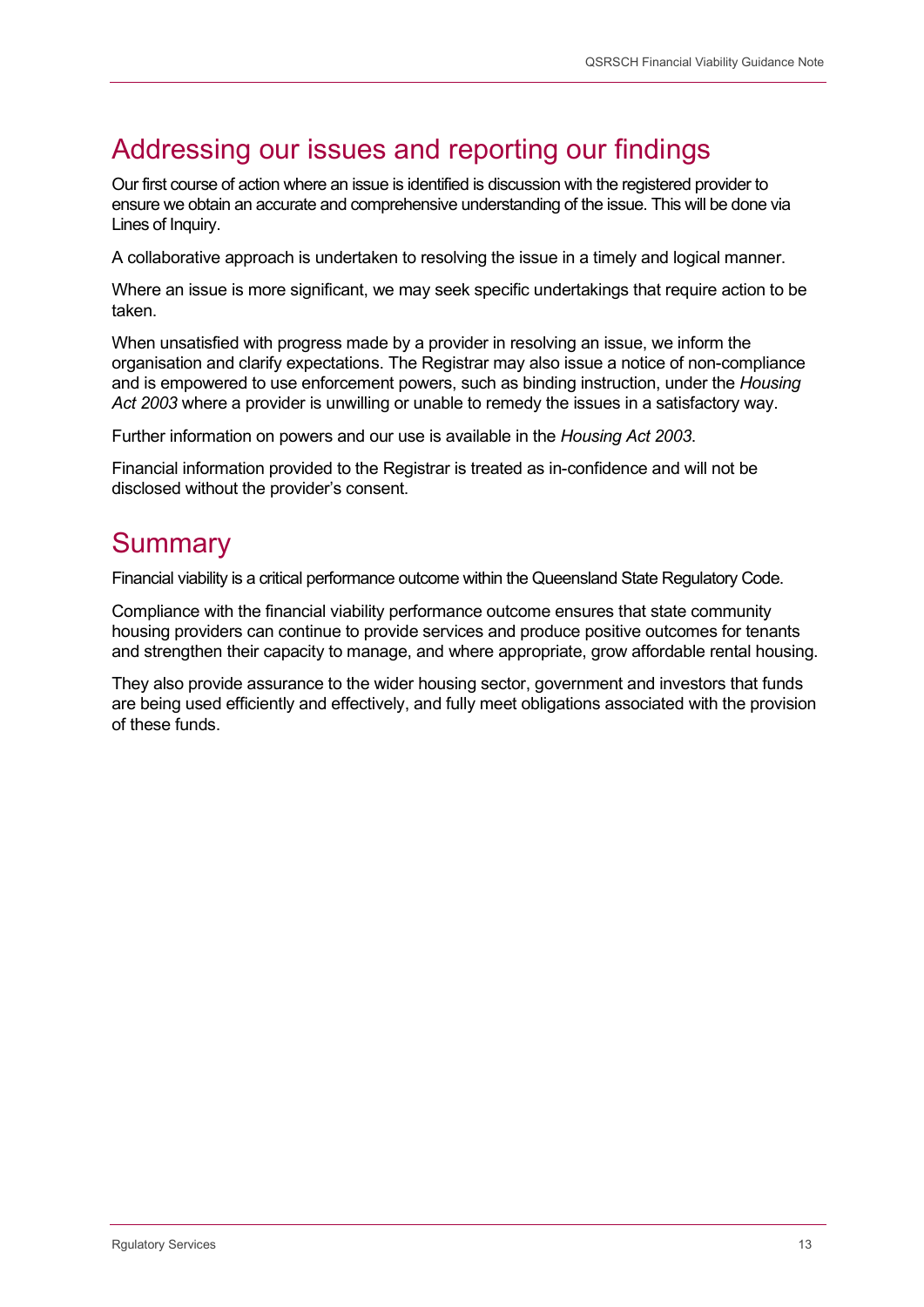### **efinition**

s asset transfers, and other income in kind that is not reflected by cash received

venue not identified above

ce, rates and charges, utilities, property management fees, rental expenses

sive maintenance is unplanned and reactive maintenance performed to restore t (property) to an operational or safe, secure condition. It may also be the result of een failures such as storms, fire, forced entry, termite infestation or vandal . Includes all costs associated with the repair and maintenance of plant and ent, buildings and office furniture. Includes repairs and maintenance on buildings ut, gardening, mowing

I maintenance is performed to prevent premature deterioration or failure of ents within a built asset before it becomes a major failure that leads to a more ve repair alternative. In addition, planned maintenance includes inspections and g of components to meet statutory compliance and components that require ory cyclic services to ensure they are in working order, safe and secure condition

and wages including annual leave, fringe benefits tax, long service leave, ent expense, salary sacrifice, sick leave, superannuation, termination payments, compensation salaries and wages, employee fees paid, and cost recovery

d proportion of corporate overhead. Providers to determine appropriate allocation can be by FTE, number of service units, floor space occupied etc.

ots written-off from long term housing - owned units

er operating expense not included above

#### of the above

#### income less operating expenses

#### ibution surplus / (deficit) less capital grants and nonncome

ation and amortisation of housing assets and right of use assets applicable to this s segment

#### Segmented financial performance report

The Segmented Business Analysis worksheet includes five segments: Corporate Overheads, Long-term Housing – Owned, Long-term Housing – Managed, Other Housing Business, Other Non-Housing Business

| <b>Item</b>    | <b>Element</b>                            | <b>Form</b>        | <b>Data Definition</b>                                                                                                                                                                                                                                                                                                                                                                                                                                                                                                                                                                                                                                     |
|----------------|-------------------------------------------|--------------------|------------------------------------------------------------------------------------------------------------------------------------------------------------------------------------------------------------------------------------------------------------------------------------------------------------------------------------------------------------------------------------------------------------------------------------------------------------------------------------------------------------------------------------------------------------------------------------------------------------------------------------------------------------|
| no.            |                                           |                    |                                                                                                                                                                                                                                                                                                                                                                                                                                                                                                                                                                                                                                                            |
| S <sub>1</sub> | Corporate overhead                        | <b>Heading</b>     | Includes expenses that are not directly attributable to individual business<br>segments. For example: CEO salary, CFO and other corporate<br>administrative functions, rent and other costs of office facilities, motor<br>vehicles shared across business segments                                                                                                                                                                                                                                                                                                                                                                                        |
| S <sub>2</sub> | Salaries and wages                        | \$                 | Salaries and wages including annual leave, fringe benefits tax, long service leave,<br>recruitment expense, salary sacrifice, sick leave, superannuation, termination payments,<br>workers compensation salaries and wages, employee fees paid, and cost recovery                                                                                                                                                                                                                                                                                                                                                                                          |
| <b>S3</b>      | Rent and utilities                        | \$                 | Cost of rent and utilities that is not directly attributable to individual business segments e.g.<br>office rates, power and water                                                                                                                                                                                                                                                                                                                                                                                                                                                                                                                         |
| <b>S4</b>      | Finance/audit/consultancy<br>fees/charges | \$                 | Financial and other services to the provider as a whole - that cannot be directly<br>attributable to individual business segments                                                                                                                                                                                                                                                                                                                                                                                                                                                                                                                          |
| <b>S5</b>      | Other corporate overheads                 | \$                 | Other corporate overheads that cannot be attributed to individual business segments                                                                                                                                                                                                                                                                                                                                                                                                                                                                                                                                                                        |
| S <sub>6</sub> | <b>Total Corporate overhead</b>           | <b>Calculation</b> | Sum of the above                                                                                                                                                                                                                                                                                                                                                                                                                                                                                                                                                                                                                                           |
| S7             | Average number of<br>corporate FTE        | Number             | Average full time equivalent (FTE) staffing on corporate activities (includes finance and<br>admin, governance support, executive management). (Total FTE at start of the year plus<br>total FTE at the end of the year)/2. Include only PAID full-time, part-time, and contracted<br>employees. DO NOT include volunteers.<br>Full-time Equivalent (FTE): Measures the number of staff working the equivalent of a full-<br>time week. For example, you have two staff during the week, one work 40 paid hours and<br>one worked 20 paid hours. If full-time hours are 38 (as per the Award), then the FTE is 60<br>paid hours/38 award hours = 1.58 FTE. |
| <b>S8</b>      | Long term housing -<br>owned              | <b>Heading</b>     | This section captures revenue and expenses associated with housing<br>assets that your organisation owns /has title to and is used as long term<br>accommodation e.g. Long Term Community Housing, Affordable<br>Housing, NRAS, Specialist Disability Accommodation (SDA). This<br>section includes operating and asset development activities from<br>housing assets owned by the CHP. Housing use type long term<br>accommodation is defined as 'no maximum or fixed term'                                                                                                                                                                               |
| S9             | Rent revenue                              | \$                 | Any rent received from tenants or sub-tenants and includes all rents for the year not yet<br>collected but is owed by the tenant (i.e. accruals)                                                                                                                                                                                                                                                                                                                                                                                                                                                                                                           |
| <b>S10</b>     | Operating grants                          | \$                 | Includes operating funds received from government, for recurrent and non-recurrent<br>purposes                                                                                                                                                                                                                                                                                                                                                                                                                                                                                                                                                             |
| <b>S11</b>     | Capital grants                            | \$                 | Includes capital funds received to acquire, purchase or construct properties, upgrade or<br>enhance existing properties, or acquire other items reported as assets such as individual<br>pieces of equipment                                                                                                                                                                                                                                                                                                                                                                                                                                               |
| <b>S12</b>     | <b>NRAS</b> subsidy                       | \$                 | Subsidy received or receivable in relation to the NRAS program                                                                                                                                                                                                                                                                                                                                                                                                                                                                                                                                                                                             |

| <b>Item</b><br><b>Element</b><br>no. |            |                                                       | Data D<br>Form     |                                                                    |  |
|--------------------------------------|------------|-------------------------------------------------------|--------------------|--------------------------------------------------------------------|--|
|                                      | <b>S13</b> | Non-cash income                                       | \$                 | Includes                                                           |  |
|                                      | S14        | <b>Other Revenue</b>                                  | \$                 | Other rev                                                          |  |
|                                      | <b>S15</b> | <b>Total Income</b>                                   | <b>Calculation</b> |                                                                    |  |
|                                      | S16        | Property expenses                                     | \$                 | Insuranc                                                           |  |
|                                      | <b>S17</b> | Responsive maintenance                                | \$                 | Respons<br>an asset<br>unforese<br>damage.<br>equipme<br>rented or |  |
|                                      | <b>S18</b> | Non-capitalised planned<br>maintenance                | \$                 | Planned<br>compone<br>expensiv<br>servicing<br>mandato             |  |
|                                      | <b>S19</b> | Employee expenses<br>(including employee<br>benefits) | \$                 | <b>Salaries</b><br>recruitme<br>workers                            |  |
|                                      | <b>S20</b> | Apportioned corporate<br>overhead                     | \$                 | Allocated<br>method,                                               |  |
|                                      | <b>S21</b> | <b>Bad debts</b>                                      | \$                 | Bad debt                                                           |  |
|                                      | <b>S22</b> | Other expenses                                        | \$                 | Any othe                                                           |  |
|                                      | <b>S23</b> | <b>Operating expenses</b>                             | <b>Calculation</b> | Sum o                                                              |  |
|                                      | <b>S24</b> | <b>Contribution surplus</b><br>/(deficit)             | <b>Calculation</b> | Total i                                                            |  |
|                                      | <b>S25</b> | <b>Contribution surplus/</b><br>(Deficit) operating   | <b>Calculation</b> | Contri<br>cash i                                                   |  |
|                                      | <b>S26</b> | Depreciation and<br>amortisation - Housing<br>assets  | \$                 | Deprecia<br>business                                               |  |

## Annexure 1: Segmented business analysis worksheet definitions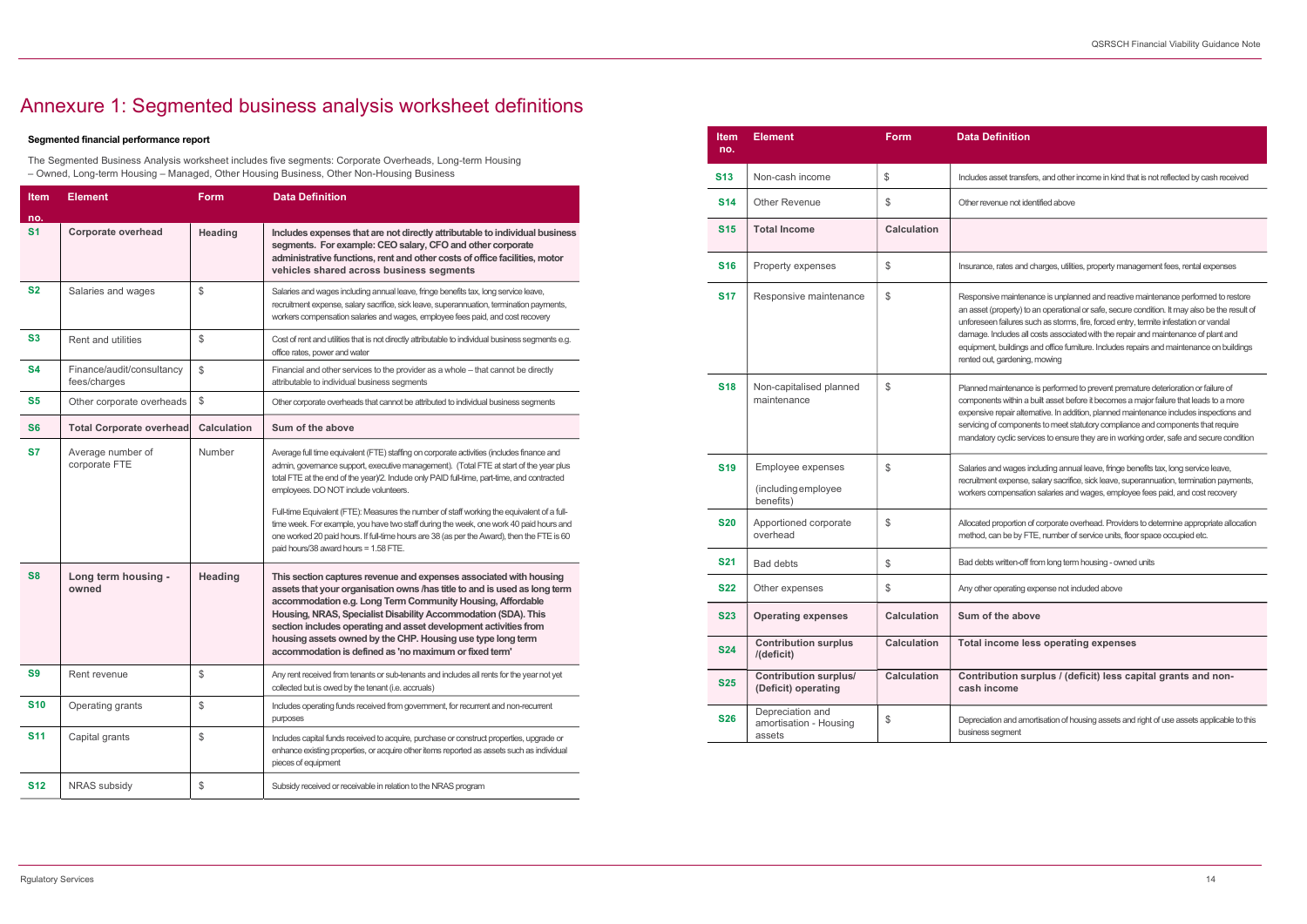and charges, utilities, property management fees, rental expenses

tenance is unplanned and reactive maintenance performed to restore y) to an operational or safe, secure condition. It may also be the result of es such as storms, fire, forced entry, termite infestation or vandal s all costs associated with the repair and maintenance of plant and ngs and office furniture. Includes repairs and maintenance on buildings ning, mowing

ance is performed to prevent premature deterioration or failure of in a built asset before it becomes a major failure that leads to a more alternative. In addition, planned maintenance includes inspections and onents to meet statutory compliance and components that require services to ensure they are in working order, safe and secure condition

es including annual leave, fringe benefits tax, long service leave, nse, salary sacrifice, sick leave, superannuation, termination payments, sation salaries and wages, employee fees paid, and cost recovery

on of corporate overhead. Providers to determine appropriate allocation y FTE, number of service units, floor space occupied etc.

-off from long term housing - managed units

ng expense not included above

#### **less operating expenses**

#### surplus / (deficit) less non-cash income

ther fixed and right of use assets (e.g. corporate fixed assets, motor d equipment, etc.) and amortisation of intangible assets

est paid or interest penalties, including interest accrued that can be usiness segment. Includes bank charges

llated as at 30 June) of self-contained housing units managed by the f of government. For example, a building (block of units owned by the with 10 self-contained housing units (owned by the Housing Agency but provider)

 $\mu$ lated as at 30 June) of self-contained housing units managed by the f of other non-government entity. For example, a building (block of units non-government entity) with 10 self-contained housing units (owned by ernment entity but managed by the provider)

| <b>Item</b> | <b>Element</b>                                                          | <b>Form</b>        | <b>Data Definition</b>                                                                                                                                                                                                                                                                                                                                                                                                                                                                                                                                                                 |
|-------------|-------------------------------------------------------------------------|--------------------|----------------------------------------------------------------------------------------------------------------------------------------------------------------------------------------------------------------------------------------------------------------------------------------------------------------------------------------------------------------------------------------------------------------------------------------------------------------------------------------------------------------------------------------------------------------------------------------|
| no.         |                                                                         |                    |                                                                                                                                                                                                                                                                                                                                                                                                                                                                                                                                                                                        |
| <b>S27</b>  | Depreciation and<br>amortisation - Other fixed<br>and intangible assets | \$                 | Depreciation of other fixed and right of use assets (e.g. corporate fixed assets, motor<br>vehicles, plant and equipment, etc.) and amortisation of intangible assets                                                                                                                                                                                                                                                                                                                                                                                                                  |
| <b>S28</b>  | Interest expense                                                        | \$                 | Represents interest paid or interest penalties, including interest accrued that can be<br>attributed to this business segment. Includes bank charges                                                                                                                                                                                                                                                                                                                                                                                                                                   |
| <b>S29</b>  | <b>Segment surplus/(deficit)</b>                                        | <b>Calculation</b> |                                                                                                                                                                                                                                                                                                                                                                                                                                                                                                                                                                                        |
| <b>S30</b>  | Total long term housing<br>units developed/acquired                     | Number             | Number (accumulated as at 30 June) of self-contained housing units that were acquired<br>or developed by the provider. For example, a building (block of units) might be made of 10<br>self-contained housing units developed by the provider (owned by the provider and<br>reported in its balance sheet)                                                                                                                                                                                                                                                                             |
| <b>S31</b>  | Total long term housing<br>units transferred (title)                    | <b>Number</b>      | Number (accumulated as at 30 June) of separately titled housing units that were<br>transferred from government                                                                                                                                                                                                                                                                                                                                                                                                                                                                         |
| <b>S32</b>  | Number of residency /<br>tenancy agreements                             | Number             | Number (accumulated as at 30 June) of separate tenancy agreements which belong to<br>long term housing units as defined in this segment. This is the lowest level of<br>accommodation that is rented. For example, a building (block of units) might be made of<br>10 self-contained housing units (each one with a tenancy agreement). A housing unit may<br>have one or more tenancy agreements.                                                                                                                                                                                     |
| <b>S33</b>  | Average number of FTE                                                   | <b>Number</b>      | Average full time equivalent staffing dedicated to this particular segment. (Total FTE at<br>start of the year plus total FTE at the end of the year)/2. Include only PAID full-time,<br>part-time, and contracted employees. DO NOT include volunteers.<br>Full-time Equivalent (FTE): Measures the number of staff working the equivalent of a full-<br>time week. For example, you have two staff during the week, one work 40 paid hours and<br>one worked 20 paid hours. If full-time hours are 38 (as per the Award), then the FTE is 60<br>paid hours/38 award hours = 1.58 FTE |
| <b>S34</b>  | Long term housing -<br>managed                                          | <b>Heading</b>     | This section captures revenue and expenses associated with housing<br>assets that your organisation manages (don't own) on behalf of<br>government and/or other entities and are used as long term<br>accommodation e.g. Long Term Community Housing, Affordable<br>Housing, NRAS, Specialist Disability Accommodation (SDA). This<br>section includes operating and asset development activities performed<br>on behalf of government and/or other entities. Housing use type long<br>term accommodation is defined as 'no maximum or fixed term'                                     |
| <b>S35</b>  | Rent revenue                                                            | \$                 | Any rent received from tenants or sub-tenants and includes all rents for the year not yet<br>collected but is owed by the tenant (i.e. accruals)                                                                                                                                                                                                                                                                                                                                                                                                                                       |
| <b>S36</b>  | Operating grants                                                        | \$                 | Includes operating funds received from government, for recurrent and non-recurrent<br>purposes                                                                                                                                                                                                                                                                                                                                                                                                                                                                                         |
| <b>S37</b>  | Fee for service income                                                  | \$                 | Includes the sale or provision of service to non-government clients                                                                                                                                                                                                                                                                                                                                                                                                                                                                                                                    |
| <b>S38</b>  | Non-cash income                                                         | \$                 | Includes asset transfers, and other income in kind that is not reflected by cash received                                                                                                                                                                                                                                                                                                                                                                                                                                                                                              |
| <b>S39</b>  | <b>Other Revenue</b>                                                    | \$                 | Other revenue not identified above                                                                                                                                                                                                                                                                                                                                                                                                                                                                                                                                                     |

| <b>Item</b> | <b>Element</b>                                                          | <b>Form</b>        | <b>Data Definition</b>                                                                                                                                        |
|-------------|-------------------------------------------------------------------------|--------------------|---------------------------------------------------------------------------------------------------------------------------------------------------------------|
| no.         |                                                                         |                    |                                                                                                                                                               |
| <b>S40</b>  | <b>Total Income</b>                                                     | <b>Calculation</b> |                                                                                                                                                               |
| S41         | Property expenses                                                       | \$                 | Insurance, rates and ch                                                                                                                                       |
| S42         | Responsive maintenance<br>expenses                                      | \$                 | Responsive maintenan<br>an asset (property) to a<br>unforeseen failures suc<br>damage. Includes all co<br>equipment, buildings ar<br>rented out, gardening, r |
| <b>S43</b>  | Non-capitalised planned<br>maintenance                                  | \$                 | Planned maintenance i<br>components within a bu<br>expensive repair alterna<br>servicing of component<br>mandatory cyclic servic                              |
| <b>S44</b>  | Employee expenses                                                       | \$                 | Salaries and wages inc                                                                                                                                        |
|             | (including employee<br>benefits)                                        |                    | recruitment expense, sa<br>workers compensation                                                                                                               |
| S45         | Apportioned corporate<br>overhead                                       | \$                 | Allocated proportion of<br>method, can be by FTE                                                                                                              |
| S46         | <b>Bad debts</b>                                                        | \$                 | Bad debts written-off fro                                                                                                                                     |
| <b>S47</b>  | Other expenses                                                          | \$                 | Any other operating exp                                                                                                                                       |
| <b>S48</b>  | <b>Operating expenses</b>                                               | <b>Calculation</b> |                                                                                                                                                               |
| S49         | <b>Contribution</b><br>surplus/(deficit)                                | <b>Calculation</b> | <b>Total income less</b>                                                                                                                                      |
| <b>S50</b>  | <b>Contribution surplus/</b><br>(Deficit) operating                     | <b>Calculation</b> | <b>Contribution suri</b>                                                                                                                                      |
| S51         | Depreciation and amortisation<br>- Other fixed and intangible<br>assets | \$                 | Depreciation of other fix<br>vehicles, plant and equi                                                                                                         |
| S52         | Interest expense                                                        | \$                 | Represents interest pai<br>attributed to this busines                                                                                                         |
| <b>S53</b>  | <b>Segment surplus/(deficit)</b>                                        | <b>Calculation</b> |                                                                                                                                                               |
| S54         | Number of housing units<br>managed on behalf of<br>government           | Number             | Number (accumulated<br>provider on behalf of go<br>Housing Agency) with '<br>managed by the provid                                                            |
| S55         | Number of housing units<br>managed on behalf of other<br>entities       | Number             | Number (accumulated<br>provider on behalf of otl<br>owned by a third non-go<br>the third non-governme                                                         |
|             |                                                                         |                    |                                                                                                                                                               |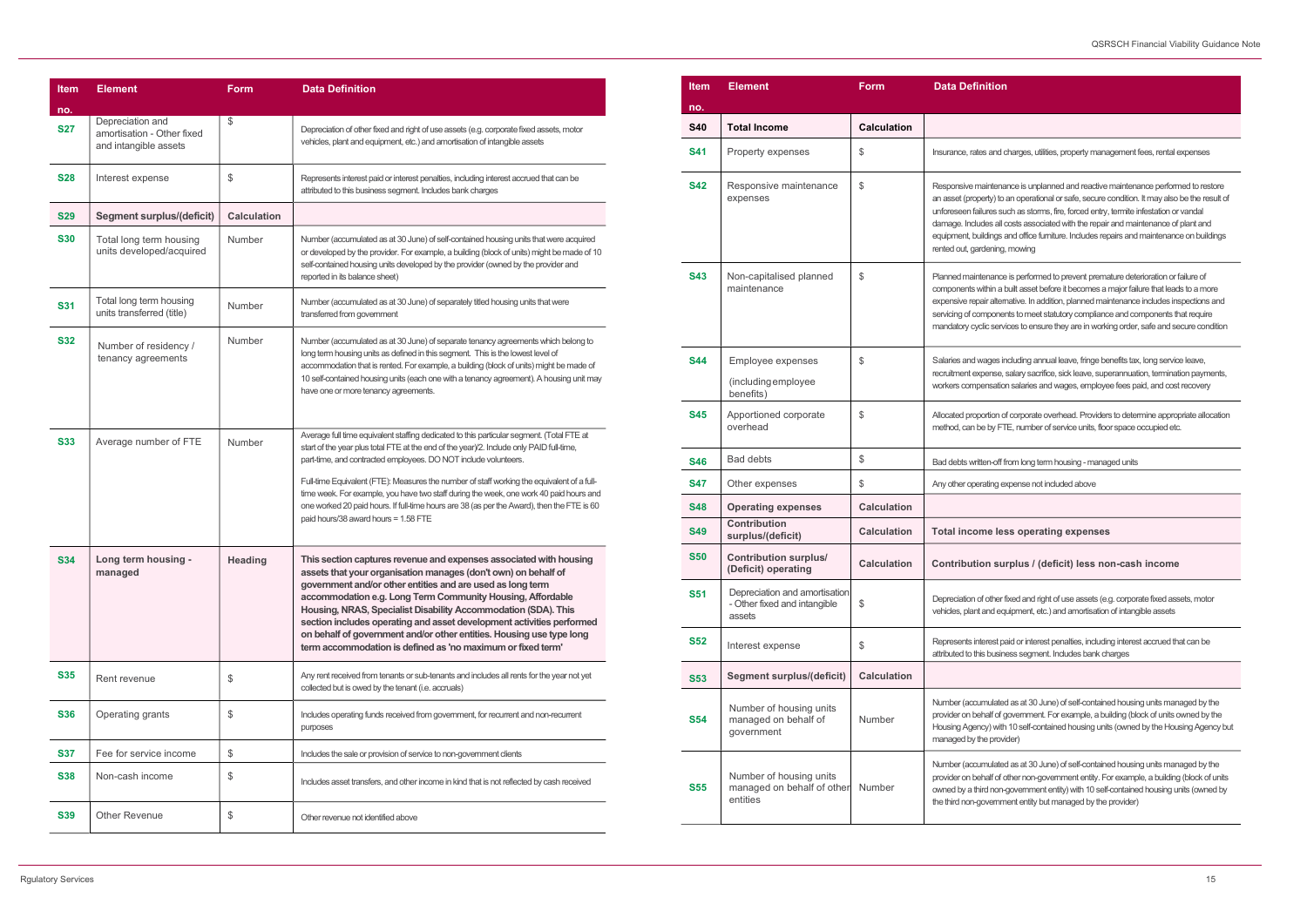intenance is unplanned and reactive maintenance performed to restore erty) to an operational or safe, secure condition. It may also be the result of ures such as storms, fire, forced entry, termite infestation or vandal les all costs associated with the repair and maintenance of plant and dings and office furniture. Includes repairs and maintenance on buildings dening, mowing

enance is performed to prevent premature deterioration or failure of thin a built asset before it becomes a major failure that leads to a more alternative. In addition, planned maintenance includes inspections and nponents to meet statutory compliance and components that require ic services to ensure they are in working order, safe and secure condition

ages including annual leave, fringe benefits tax, long service leave, ense, salary sacrifice, sick leave, superannuation, termination payments, nsation salaries and wages, employee fees paid, and cost recovery

rtion of corporate overhead. Providers to determine appropriate allocation by FTE, number of service units, floor space occupied etc.

#### ne less operating expenses

d amortisation of housing assets and right of use assets applicable to this ent

nulated as at 30 June) of self-contained housing units managed by the ralf of government. For example, a block of 10 self-contained housing units Housing Agency but managed by the provider). A rooming house (owned ) would be counted as one self-contained housing unit

nulated as at 30 June) of self-contained housing units managed by the half of other non-government entity. For example, a block of 10 selfing units (owned by a third non-government entity but managed by the ming house (owned by a third non-government entity) would be counted ained housing unit

| Item<br>no. | <b>Element</b>                              | <b>Form</b>        | <b>Data Definition</b>                                                                                                                                                                                                                                                                                                                                                                                                                                                                                                                                                                                                                                                                                                                                                                                                                                     |
|-------------|---------------------------------------------|--------------------|------------------------------------------------------------------------------------------------------------------------------------------------------------------------------------------------------------------------------------------------------------------------------------------------------------------------------------------------------------------------------------------------------------------------------------------------------------------------------------------------------------------------------------------------------------------------------------------------------------------------------------------------------------------------------------------------------------------------------------------------------------------------------------------------------------------------------------------------------------|
| <b>S56</b>  | Number of residency /<br>tenancy agreements | Number             | Number (accumulated as at 30 June) of separate tenancy agreements which belong to<br>long term housing units as defined in this segment. This is the lowest level of<br>accommodation that is rented. For example, a building (block of units) might be made of<br>10 self-contained housing units (each one with a tenancy agreement). A housing unit may<br>have one or more tenancy agreements.                                                                                                                                                                                                                                                                                                                                                                                                                                                         |
| <b>S57</b>  | Average number of FTE                       | Number             | Average full-time equivalent staffing dedicated to this particular segment. (Total FTE at<br>start of the year plus total FTE at the end of the year)/2. Include only PAID full-time, part-<br>time, and contracted employees. DO NOT include volunteers.<br>Full-time Equivalent (FTE): Measures the number of staff working the equivalent of a full-<br>time week. For example, you have two staff during the week, one work 40 paid hours and<br>one worked 20 paid hours. If full-time hours are 38 (as per the Award), then the FTE is 60<br>paid hours/38 award hours = 1.58 FTE                                                                                                                                                                                                                                                                    |
| <b>S58</b>  | <b>Other housing business</b>               | <b>Heading</b>     | This section captures revenue and expenses associated with housing<br>not covered under previous housing segments. This could include<br>housing provided with support services and housing used as<br>transitional or crisis accommodation e.g. Community Rent Scheme,<br>Crisis, Supported Accommodation Program (SAP), Home Assist<br>Services (HAS), Home and Community Care (HACC). Depending on the<br>nature of accommodation provided SDA may also be included. This<br>section includes operating and asset development activities related to<br>housing assets used for short term / transitional accommodation.<br>Housing use type Transitional Accommodation is defined as 'typically<br>from at least six months to two years'. Housing use type Crisis<br>Accommodation is defined as 'typically not more than 12 months and<br>often less' |
| <b>S59</b>  | Rent revenue                                | \$                 | Any rent received from tenants or sub-tenants and includes all rents for the year not yet<br>collected but is owed by the tenant (i.e. accruals)                                                                                                                                                                                                                                                                                                                                                                                                                                                                                                                                                                                                                                                                                                           |
| <b>S60</b>  | Operating grants                            | \$                 | Includes operating funds received from government, for recurrent and non-recurrent<br>purposes                                                                                                                                                                                                                                                                                                                                                                                                                                                                                                                                                                                                                                                                                                                                                             |
| <b>S61</b>  | Capital grants                              | \$                 | Includes capital funds received to acquire, purchase or construct properties, upgrade or<br>enhance existing properties, or acquire other items reported as assets such as individual<br>pieces of equipment                                                                                                                                                                                                                                                                                                                                                                                                                                                                                                                                                                                                                                               |
| <b>S62</b>  | Fee for service income                      | \$                 | Includes the sale or provision of service to non-government clients                                                                                                                                                                                                                                                                                                                                                                                                                                                                                                                                                                                                                                                                                                                                                                                        |
| <b>S63</b>  | Non-cash income                             | \$                 | Includes asset transfers, and other income in kind that is not reflected by cash received                                                                                                                                                                                                                                                                                                                                                                                                                                                                                                                                                                                                                                                                                                                                                                  |
| <b>S64</b>  | Other Revenue                               | \$                 | Other revenue not identified above                                                                                                                                                                                                                                                                                                                                                                                                                                                                                                                                                                                                                                                                                                                                                                                                                         |
| <b>S65</b>  | <b>Total Income</b>                         | <b>Calculation</b> |                                                                                                                                                                                                                                                                                                                                                                                                                                                                                                                                                                                                                                                                                                                                                                                                                                                            |
| <b>S66</b>  | Property expenses                           | \$                 | Insurance, rates and charges, utilities, property management fees, rental expenses                                                                                                                                                                                                                                                                                                                                                                                                                                                                                                                                                                                                                                                                                                                                                                         |

| <b>Item</b> | <b>Element</b>                                                          | <b>Form</b>        | <b>Data Definition</b>                                                                                                                                                                                                                                                                                                                                                                                                                                                                |
|-------------|-------------------------------------------------------------------------|--------------------|---------------------------------------------------------------------------------------------------------------------------------------------------------------------------------------------------------------------------------------------------------------------------------------------------------------------------------------------------------------------------------------------------------------------------------------------------------------------------------------|
| no.         |                                                                         |                    |                                                                                                                                                                                                                                                                                                                                                                                                                                                                                       |
| <b>S67</b>  | Responsive maintenance<br>expenses                                      | \$                 | Responsive maintenance is unplanned and reactive maintenance performed to resto<br>an asset (property) to an operational or safe, secure condition. It may also be the resu<br>unforeseen failures such as storms, fire, forced entry, termite infestation or vandal<br>damage. Includes all costs associated with the repair and maintenance of plant and<br>equipment, buildings and office furniture. Includes repairs and maintenance on buildir<br>rented out, gardening, mowing |
| <b>S68</b>  | Non-capitalised planned<br>maintenance                                  | \$                 | Planned maintenance is performed to prevent premature deterioration or failure of<br>components within a built asset before it becomes a major failure that leads to a more<br>expensive repair alternative. In addition, planned maintenance includes inspections a<br>servicing of components to meet statutory compliance and components that require<br>mandatory cyclic services to ensure they are in working order, safe and secure condi                                      |
| <b>S69</b>  | Employee expenses<br>(including employee<br>benefits)                   | \$                 | Salaries and wages including annual leave, fringe benefits tax, long service leave,<br>recruitment expense, salary sacrifice, sick leave, superannuation, termination payme<br>workers compensation salaries and wages, employee fees paid, and cost recovery                                                                                                                                                                                                                         |
| <b>S70</b>  | Apportioned corporate<br>overhead                                       | \$                 | Allocated proportion of corporate overhead. Providers to determine appropriate allocated<br>method, can be by FTE, number of service units, floor space occupied etc.                                                                                                                                                                                                                                                                                                                 |
| <b>S71</b>  | <b>Bad debts</b>                                                        | \$                 | Bad debts written-off from other housing business                                                                                                                                                                                                                                                                                                                                                                                                                                     |
| <b>S72</b>  | Other expenses                                                          | \$                 | Any other operating expense not included above                                                                                                                                                                                                                                                                                                                                                                                                                                        |
| <b>S73</b>  | <b>Operating expenses</b>                                               | <b>Calculation</b> |                                                                                                                                                                                                                                                                                                                                                                                                                                                                                       |
| <b>S74</b>  | <b>Contribution</b><br>surplus/(deficit)                                | <b>Calculation</b> | Total income less operating expenses                                                                                                                                                                                                                                                                                                                                                                                                                                                  |
| <b>S75</b>  | <b>Contribution surplus/</b><br>(deficit) operating                     | <b>Calculation</b> | Contribution surplus/(deficit) less capital grants and non-<br>cash income                                                                                                                                                                                                                                                                                                                                                                                                            |
| <b>S76</b>  | Depreciation and amortisation<br>- Housing assets                       | \$                 | Depreciation and amortisation of housing assets and right of use assets applicable to<br>business segment                                                                                                                                                                                                                                                                                                                                                                             |
| <b>S77</b>  | Depreciation and<br>amortisation - Other fixed<br>and intangible assets | \$                 | Depreciation of other fixed and right of use assets (e.g. corporate fixed assets, motor<br>vehicles, plant and equipment, etc.) and amortisation of intangible assets                                                                                                                                                                                                                                                                                                                 |
| <b>S78</b>  | Interest expense                                                        | \$                 | Represents interest paid or interest penalties, including interest accrued that can be<br>attributed to this business segment. Includes bank charges                                                                                                                                                                                                                                                                                                                                  |
| <b>S79</b>  | <b>Segment surplus/(deficit)</b>                                        | <b>Calculation</b> |                                                                                                                                                                                                                                                                                                                                                                                                                                                                                       |
| <b>S80</b>  | Number of units managed<br>on behalf of government                      | Number             | Number (accumulated as at 30 June) of self-contained housing units managed by th<br>provider on behalf of government. For example, a block of 10 self-contained housing<br>(owned by the Housing Agency but managed by the provider). A rooming house (ow<br>by government) would be counted as one self-contained housing unit                                                                                                                                                       |
| <b>S81</b>  | Number of units managed<br>on behalf of other entities                  | Number             | Number (accumulated as at 30 June) of self-contained housing units managed by th<br>provider on behalf of other non-government entity. For example, a block of 10 self-<br>contained housing units (owned by a third non-government entity but managed by th<br>provider). A rooming house (owned by a third non-government entity) would be coun<br>as one self-contained housing unit                                                                                               |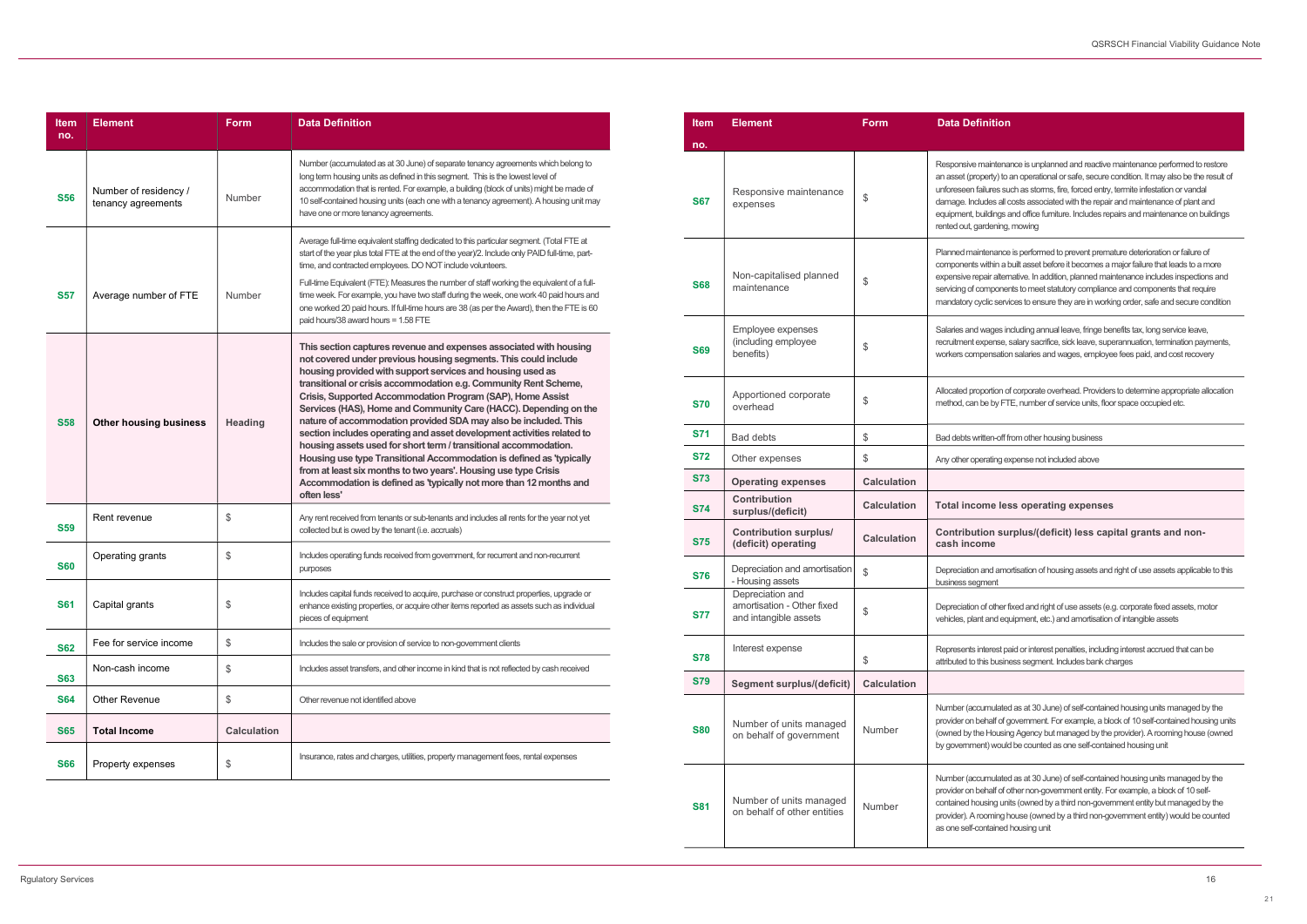### **Iefinition**

#### me less operating expenses

#### ion surplus / (deficit) less capital grants and non-cash

n of other fixed and right of use assets (e.g. non-housing property,  $\epsilon$ ed assets, motor vehicles, plant and equipment, etc.) and amortisation of isets

interest paid or interest penalties, including interest accrued that can be this business segment. Includes bank charges

-time equivalent staffing dedicated to this particular segment. (Total FTE at ear plus total FTE at the end of the year)/2. Include only PAID full-time, nd contracted employees. DO NOT include volunteers.

uivalent (FTE): Measures the number of staff working the equivalent of a ek. For example, you have two staff during the week, one work 40 paid ne worked 20 paid hours. If full-time hours are 38 (as per the Award), then  $60$  paid hours/38 award hours = 1.58 FTE

interest paid on lease liabilities and financial liabilities associated with ervice concession assets that can be attributed to this business segment

n and amortisation of housing assets and right of use assets applicable to s segment

interest paid on lease liabilities and financial liabilities associated with envice concession assets that can be attributed to this business segment

interest paid on lease liabilities and financial liabilities associated with ervice concession assets that can be attributed to this business segment

cumulated as at 30 June) of self-contained housing units that were developed by the provider and used as transitional or crisis ation. For example, a building (block of units) might be made of 10 housing ped by the provider (owned by the provider and reported in its balance

cumulated as at 30 June) of separately titled housing units that were trom government

interest paid on lease liabilities and financial liabilities associated with envice concession assets that can be attributed to this business segment

| ltem        | <b>Element</b>                                                          | <b>Form</b>        | Data D                                                                                                                 |
|-------------|-------------------------------------------------------------------------|--------------------|------------------------------------------------------------------------------------------------------------------------|
| no.         |                                                                         |                    |                                                                                                                        |
| <b>S94</b>  | <b>Contribution surplus/</b><br>(deficit)                               | <b>Calculation</b> | <b>Total incor</b>                                                                                                     |
| <b>S95</b>  | <b>Contribution surplus/</b><br>(Deficit) operating                     | <b>Calculation</b> | Contributio<br>income                                                                                                  |
| S96         | Depreciation and amortisation<br>- Other fixed and intangible<br>assets | \$                 | Depreciation<br>corporate fixe<br>intangible as:                                                                       |
| S97         | Interest expense                                                        | \$                 | Represents i<br>attributed to t                                                                                        |
| <b>S98</b>  | <b>Segment</b>                                                          | <b>Calculation</b> |                                                                                                                        |
| <b>S99</b>  | Average number of FTE                                                   | Number             | Average full-<br>start of the ye<br>part-time, and<br>Full-time Equ<br>full-time weel<br>hours and or<br>the FTE is 60 |
| <b>S100</b> | Lease/financial interest<br>expense                                     | \$                 | Represents i<br>leased or ser                                                                                          |
| <b>S101</b> | Depreciation and<br>amortisation - Housing<br>assets                    | \$                 | Depreciation<br>this business                                                                                          |
| <b>S102</b> | Lease/financial interest<br>expense                                     | \$.                | Represents i<br>leased or ser                                                                                          |
| <b>S103</b> | Lease/financial interest<br>expense                                     | \$                 | Represents i<br>leased or ser                                                                                          |
| <b>S104</b> | Total other housing units<br>developed/acquired                         | Number             | Number (acc<br>acquired or c<br>accommoda<br>units develop<br>sheet)                                                   |
| <b>S105</b> | Total other housing units<br>transferred (title)                        | Number             | Number (acc<br>transferred fr                                                                                          |
| <b>S106</b> | Lease/financial interest<br>expense                                     | \$                 | Represents i<br>leased or ser                                                                                          |
| <b>S107</b> | <b>Segment Operating</b><br><b>Surplus/ (Deficit)</b>                   | <b>Calculation</b> |                                                                                                                        |

| ltem       | <b>Element</b>                                        | <b>Form</b>        | <b>Data Definition</b>                                                                                                                                                                                                                                                                                                                                                                                                                                                                                                               |
|------------|-------------------------------------------------------|--------------------|--------------------------------------------------------------------------------------------------------------------------------------------------------------------------------------------------------------------------------------------------------------------------------------------------------------------------------------------------------------------------------------------------------------------------------------------------------------------------------------------------------------------------------------|
| no.        |                                                       |                    |                                                                                                                                                                                                                                                                                                                                                                                                                                                                                                                                      |
| <b>S82</b> | Number of residency / tenancy<br>agreements           | Number             | Number (accumulated as at 30 June) of separate tenancy agreements which belong to<br>short to medium term housing units as defined in this segment. This is the lowest level<br>of accommodation that is rented. For example, a building (block of units) might be made<br>of 10 self-contained housing units (each one with a tenancy agreement), or a rooming<br>house would be counted as one self-contained housing unit (with multiple tenancy<br>agreements). A housing unit may have one or more tenancy agreements.          |
| <b>S83</b> |                                                       |                    | Average full time equivalent staffing dedicated to this particular segment. (Total FTE at<br>start of the year plus total FTE at the end of the year)/2. Include only PAID full-time, part-<br>time, and contracted employees. DO NOT include volunteers.                                                                                                                                                                                                                                                                            |
|            | Average number of FTE                                 | <b>Number</b>      | Full-time Equivalent (FTE): Measures the number of staff working the equivalent of a full-<br>time week. For example, you have two staff during the week, one worked 40 paid hours<br>and one worked 20 paid hours. If full-time hours are 38 (as per the Award), then the FTE<br>is 60 paid hours/38 award hours = 1.58 FTE                                                                                                                                                                                                         |
| <b>S84</b> | <b>Other Non-Housing</b><br><b>Business</b>           | <b>Heading</b>     | This section captures revenue and expenses associated with non-housing<br>business / services. This could include aged care, retirement, health, training and<br>any other non-housing services conducted by the provider. This section also<br>includes all non-SDA NDIS services. This includes revenue and expenses<br>associated with Supported Independent Living (SIL) and Support Co-Ordination<br>Services. This section may also include commercial asset development activities<br>that are not used for community housing |
| <b>S85</b> | Operating grants                                      | \$                 | Includes operating funds received from government, for recurrent and non-recurrent<br>purposes                                                                                                                                                                                                                                                                                                                                                                                                                                       |
| <b>S86</b> | Capital grants                                        | \$                 | Includes capital funds received to acquire, purchase or construct properties, upgrade or<br>enhance existing properties, or acquire other items reported as assets such as individual<br>pieces of equipment.                                                                                                                                                                                                                                                                                                                        |
| <b>S87</b> | Non-cash income                                       | \$                 | Includes asset transfers, and other income in kind that is not reflected by cash received                                                                                                                                                                                                                                                                                                                                                                                                                                            |
| <b>S88</b> | Other revenue                                         | \$                 | Other revenue not identified above                                                                                                                                                                                                                                                                                                                                                                                                                                                                                                   |
| <b>S89</b> | <b>Total Income</b>                                   | <b>Calculation</b> | Sum of the above accounts                                                                                                                                                                                                                                                                                                                                                                                                                                                                                                            |
| <b>S90</b> | Employee expenses<br>(including employee<br>benefits) | \$                 | Salaries and wages including annual leave, fringe benefits tax, long service leave,<br>recruitment expense, salary sacrifice, sick leave, superannuation, termination payments,<br>workers compensation salaries and wages                                                                                                                                                                                                                                                                                                           |
| <b>S91</b> | Apportioned corporate<br>overhead                     | \$                 | Allocated proportion of corporate overhead. Providers to determine appropriate<br>allocation method, can be by FTE, number of service units, floor space occupied etc.                                                                                                                                                                                                                                                                                                                                                               |
| <b>S92</b> | Other expenses                                        | \$                 | Any other operating expense not included above                                                                                                                                                                                                                                                                                                                                                                                                                                                                                       |
| <b>S93</b> | <b>Operating expenses</b>                             | <b>Calculation</b> | Sum of expense accounts above                                                                                                                                                                                                                                                                                                                                                                                                                                                                                                        |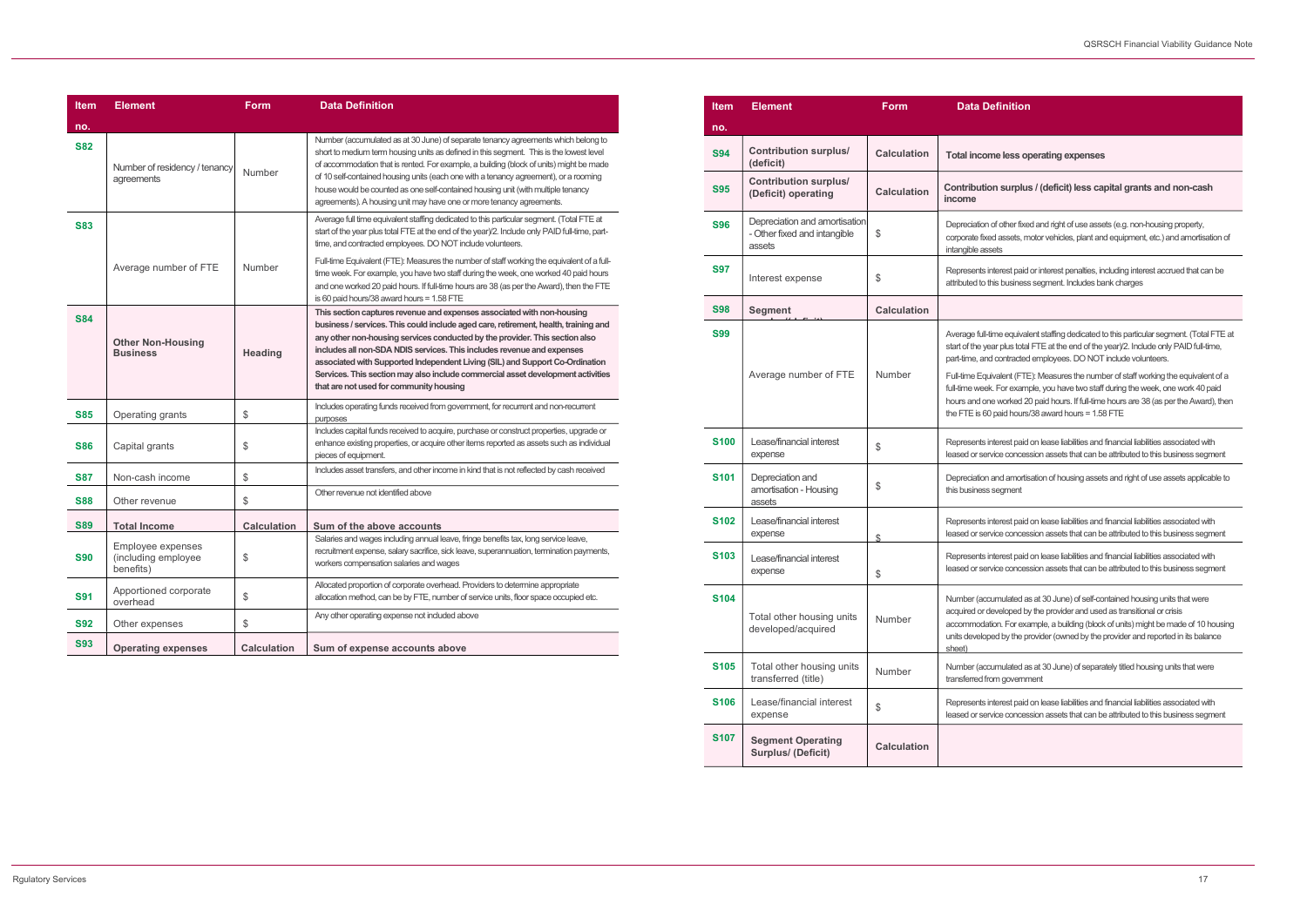d wages including annual leave, fringe benefits tax, long service leave, t expense, salary sacrifice, sick leave, superannuation, termination payments, mpensation salaries and wages, employee fees paid, and cost recovery

roportion of corporate overhead (this total should equal the sum of the individual nit overheads)

operating expense not included above

#### operating expenses above

#### come less total operating expenses

revenue and expenses that is unusual, non-operating or non-recurring. (Expenses egative)

ss) on revaluation of assets

ss) on sale of housing assets

ss) on sale of any other fixed assets

#### **Before Interest, Tax, Depreciation and Amortisation** . Contribution from business segments less sum of the

on and amortisation of housing assets and right of use assets

on of other fixed and right of use assets (e.g. corporate fixed assets, motor lant and equipment, etc.) and amortisation of intangible assets

#### **Before Interest and Tax (EBIT). EBITDA less interest** interest expense, depreciation and amortisation

terest earned on the investments, cash or banked funds

s interest paid or interest penalties, including interest accrued that can be attributed al business segments. Includes bank charges

s interest paid or interest penalties, including interest accrued that cannot be o individual business segments. Includes bank charges

| <b>Item</b><br>no. | <b>Element</b>                         | <b>Form</b>         | <b>Data Definition</b>                                                                                                                                                                                                                                                                                                                                                                                                                                                                         |
|--------------------|----------------------------------------|---------------------|------------------------------------------------------------------------------------------------------------------------------------------------------------------------------------------------------------------------------------------------------------------------------------------------------------------------------------------------------------------------------------------------------------------------------------------------------------------------------------------------|
| C <sub>1</sub>     | <b>Income Statement</b>                | <b>Report title</b> | Measures the provider's financial performance over a specific<br>accounting period                                                                                                                                                                                                                                                                                                                                                                                                             |
| C <sub>2</sub>     | Income                                 | <b>Heading</b>      | Inflows or other enhancements of assets or decreases of liabilities that result<br>in increase in equity, other than those relating to contributions from equity<br>participants                                                                                                                                                                                                                                                                                                               |
| C <sub>3</sub>     | <b>Rental Revenue</b>                  | \$                  | Any rent received from tenants or sub-tenants and includes all rents for the year not yet<br>collected but is owed by the tenant (i.e. accruals)                                                                                                                                                                                                                                                                                                                                               |
| C <sub>4</sub>     | <b>Operating Grants</b>                | \$                  | Includes operating funds received from Commonwealth, State and local government, for<br>recurrent and non-recurrent purposes                                                                                                                                                                                                                                                                                                                                                                   |
| C <sub>5</sub>     | <b>Capital Grants</b>                  | \$                  | Includes capital funds received to acquire, purchase or construct properties, upgrade or<br>enhance existing properties, or acquire other items reported as assets such as individual<br>pieces of equipment                                                                                                                                                                                                                                                                                   |
| C <sub>6</sub>     | <b>NRAS Subsidy</b>                    | \$                  | Subsidy received or receivable in relation to the NRAS program                                                                                                                                                                                                                                                                                                                                                                                                                                 |
| C7                 | Non-cash income                        | \$                  | Includes asset transfers, and other income in kind that is not reflected by cash received                                                                                                                                                                                                                                                                                                                                                                                                      |
| C8                 | Fees for service income                | \$                  | Includes the sale or provision of service to non-government clients                                                                                                                                                                                                                                                                                                                                                                                                                            |
| C9                 | Other revenue                          | \$                  | Other revenue not identified above                                                                                                                                                                                                                                                                                                                                                                                                                                                             |
| C <sub>10</sub>    | <b>Total Income</b>                    | <b>Calculation</b>  | Calculated as the sum of the above operating income items                                                                                                                                                                                                                                                                                                                                                                                                                                      |
| C <sub>11</sub>    | <b>Operating Expense</b>               | <b>Heading</b>      |                                                                                                                                                                                                                                                                                                                                                                                                                                                                                                |
| C <sub>12</sub>    | Property expenses                      | \$                  | Insurance, rates and charges, utilities, property management fees, rental expenses                                                                                                                                                                                                                                                                                                                                                                                                             |
| C <sub>13</sub>    | Responsive maintenance<br>expense      | \$                  | Responsive maintenance is unplanned and reactive maintenance performed to restore<br>an asset (property) to an operational or safe, secure condition. It may also be the result of<br>unforeseen failures such as storms, fire, forced entry, termite infestation or vandal<br>damage. Includes all costs associated with the repair and maintenance of plant and<br>equipment, buildings and office furniture. Includes repairs and maintenance on buildings<br>rented out, gardening, mowing |
| C <sub>14</sub>    | Non-capitalised planned<br>maintenance | \$                  | Planned maintenance is performed to prevent premature deterioration or failure of<br>components within a built asset before it becomes a major failure that leads to a more<br>expensive repair alternative. In addition, planned maintenance includes inspections and<br>servicing of components to meet statutory compliance and components that require<br>mandatory cyclic services to ensure they are in working order, safe and secure condition                                         |

## Annexure 2: Consolidated worksheet definitions

#### Consolidated financial performance report

The Consolidated Business Analysis worksheet includes the main financial statements: Income Statement, Balance Sheet, Cash Flow Statement, and the Reconciliation of Operating Cash Flow.

| <b>Item</b><br>no. | <b>Element</b>                                                          | Form               | <b>Data Definition</b>                                               |
|--------------------|-------------------------------------------------------------------------|--------------------|----------------------------------------------------------------------|
| C15                | Employee expenses                                                       | \$                 | Salaries and wages in<br>recruitment expense,<br>workers compensatio |
| C <sub>16</sub>    | Corporate overhead                                                      | \$                 | Allocated proportion o<br>business unit overhea                      |
| C <sub>17</sub>    | <b>Bad debts</b>                                                        | \$                 | Bad debts written-off                                                |
| C18                | Other expenses                                                          | \$                 | Any other operating e                                                |
| C <sub>19</sub>    | <b>Total operating expenses</b>                                         | <b>Calculation</b> | Sum of operatin                                                      |
| C <sub>20</sub>    | <b>Contribution from</b><br>business segments                           | <b>Calculation</b> | <b>Total income les</b>                                              |
| C <sub>21</sub>    | Other unusual and non-<br>operating items                               | \$                 | Any other revenue ar<br>enter as negative)                           |
| <b>C22</b>         | Fair value gains / (losses)                                             | \$                 | Gain or (loss) on reva                                               |
| C <sub>23</sub>    | Profit /(loss) on disposal of<br>housing assets                         | \$                 | Gain or (loss) on sale                                               |
| C <sub>24</sub>    | Profit / (loss) on disposal of<br>other fixed assets                    | \$                 | Gain or (loss) on sale                                               |
| C <sub>25</sub>    | <b>EBITDA - Total</b>                                                   | <b>Calculation</b> | <b>Earnings Before</b><br>(EBITDA). Contri<br>above                  |
| <b>C26</b>         | Depreciation and<br>amortisation - Housing<br>assets                    | \$                 | Depreciation and am                                                  |
| C <sub>27</sub>    | Depreciation and<br>amortisation - Other fixed<br>and intangible assets | \$                 | Depreciation of other<br>vehicles, plant and ec                      |
| <b>C28</b>         | <b>EBIT</b>                                                             | <b>Calculation</b> | <b>Earnings Before</b><br>income, interest                           |
| C <sub>29</sub>    | Interest income                                                         | \$                 | Includes interest earn                                               |
| <b>C30</b>         | Interest expenses<br>(segment specific)                                 | \$                 | Represents interest p<br>to individual business                      |
| C31                | Interest expenses (non-<br>segment specific)                            | \$                 | Represents interest p<br>attributed to individua                     |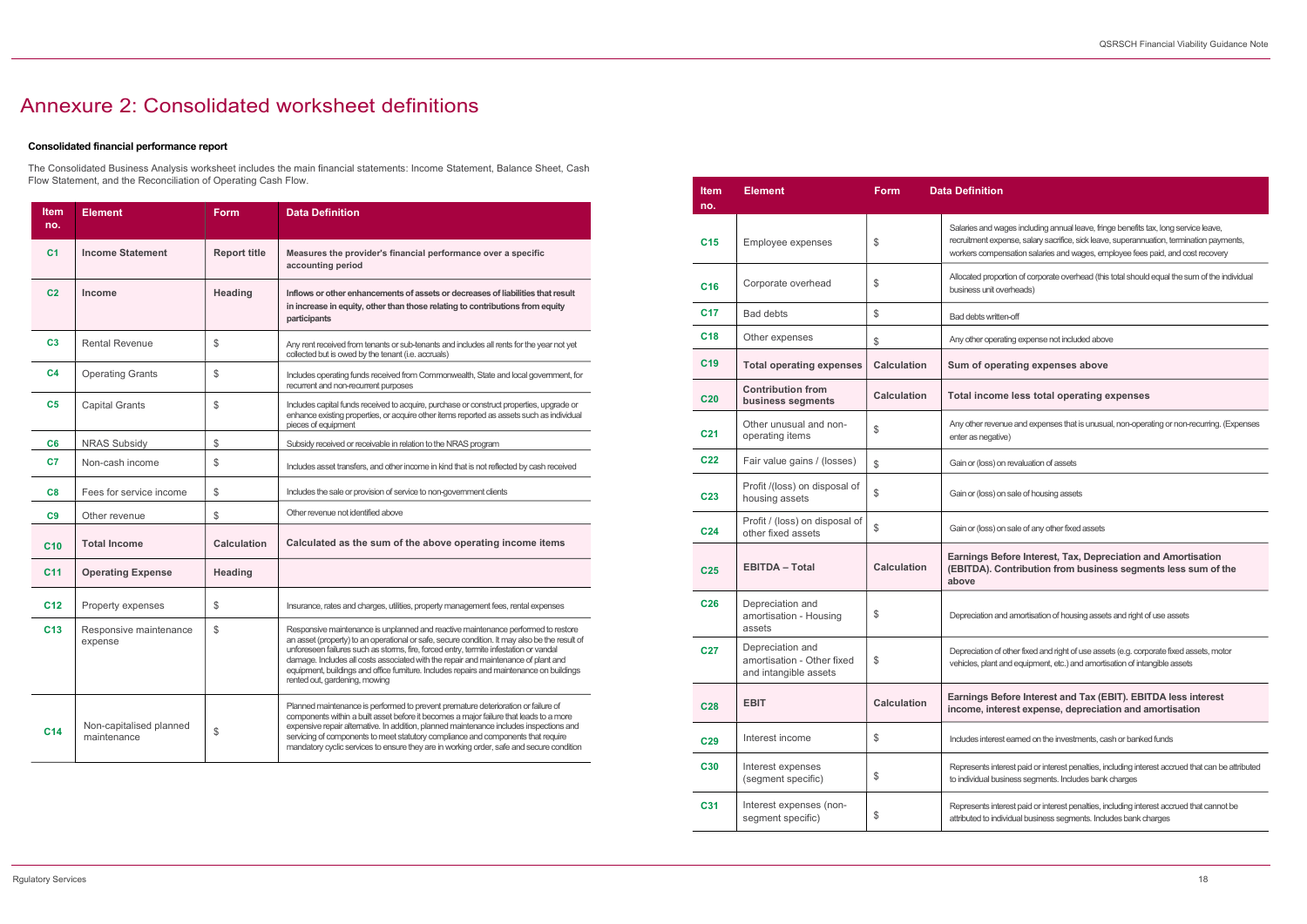### **Iefinition**

nts the accumulated depreciation and amortisation to date in f other fixed and intangible assets as described above

on-current assets not included in the accounts above. Includes nonreceivables from trade, rental and other (net of provision for doubtful

 $\frac{1}{2}$  above non-current asset accounts

f current and non-current asset accounts

ding balance of bank overdraft

s trade, employee related and other creditors

ents the current year liability for employee related expenses e.g. long leave, annual leave, personal/carer's leave, sick leave

bital grants received in advance expected to be used within the next ths. Includes unspent capital grants

bility due and payable within the next 12 months related to housing r activities

bility due and payable within the next 12 months related to operations an housing assets or activities

om related and/or other parties that were not obtained commercially, re repayable within 12 months, but with no interest costs associated

nodation bonds/loans/fees that are contractually refundable and e payable by the community housing provider to departed residents

arrent liabilities not specifically included in previous accounts

#### current liabilities above

ents the future years liability for employee related expenses (e.g. long leave, annual leave, personal/carer's leave, sick leave)

| <b>Item</b>     | <b>Element</b>                                    | <b>Form</b>         | <b>Data Definition</b>                                                                                                                                                                                                                                                 |
|-----------------|---------------------------------------------------|---------------------|------------------------------------------------------------------------------------------------------------------------------------------------------------------------------------------------------------------------------------------------------------------------|
|                 |                                                   |                     |                                                                                                                                                                                                                                                                        |
| no.<br>C32      | Net surplus before tax                            | <b>Calculation</b>  | <b>EBIT less interest income and interest expense</b>                                                                                                                                                                                                                  |
|                 |                                                   |                     |                                                                                                                                                                                                                                                                        |
| C33             | <b>Operating EBITDA</b>                           | <b>Calculation</b>  | EBITDA less Capital grants, other unusual and non-operating items,<br>fair value gains/(losses) and profit/(loss) on sale of assets                                                                                                                                    |
| C <sub>34</sub> | <b>Operating EBIT</b>                             | <b>Calculation</b>  | EBIT less Capital grants, other unusual and non-operating items,<br>fair value gains/(losses) and profit/(loss) on sale of assets                                                                                                                                      |
| <b>C35</b>      | <b>Net operating surplus</b>                      | <b>Calculation</b>  | Net surplus less Capital grants, other unusual and non-<br>operating items, fair value gains/(losses) and profit/(loss) on<br>sale of assets                                                                                                                           |
| C <sub>36</sub> | <b>Balance Sheet</b>                              | <b>Report title</b> | Statement of financial position for the provider as an<br>organisation                                                                                                                                                                                                 |
| C37             | <b>Current asset</b>                              | <b>Heading</b>      | All assets with future economic benefit expected to become<br>available or used within the next 12 months                                                                                                                                                              |
| <b>C38</b>      | Cash and cash equivalents                         | \$                  | Cash at bank - unrestricted, petty cash, cash float. An investment normally<br>qualifies as cash equivalent only when it is readily convertible to a known<br>amount of cash and has a short maturity of, say, three months or less from<br>the date of acquisition    |
| C <sub>39</sub> | Restricted cash                                   | \$                  | Grants received that are subject to a funding deed restricting the use of the<br>monies for specific purposes or projects                                                                                                                                              |
| <b>C40</b>      | Short term investments                            | \$                  | Includes term deposits and short-term investments e.g. securities, shares in<br>listed or unlisted companies expected to be realised in the next 12 months                                                                                                             |
| C41             | Receivables and other<br>debtors                  | \$                  | Includes receivables for trade, rental and other debtors, net of provision for<br>doubtful debts for trade, rental and other debtors, expected to be realised<br>within the next 12 months                                                                             |
| C42             | Other current assets                              | \$                  | Other current assets not specifically included in previous accounts. May<br>include inventory                                                                                                                                                                          |
| C43             | <b>Total current assets</b>                       | <b>Calculation</b>  | Sum of the above current asset accounts                                                                                                                                                                                                                                |
| <b>C44</b>      | <b>Non-current assets</b>                         | <b>Heading</b>      |                                                                                                                                                                                                                                                                        |
| <b>C45</b>      | <b>Housing assets</b>                             | <b>Heading</b>      |                                                                                                                                                                                                                                                                        |
| <b>C46</b>      | Housing assets at cost / fair<br>value            | \$                  | Includes freehold and leasehold land and buildings reported at cost, fair value,<br>impaired value or re-valued amount                                                                                                                                                 |
| <b>C47</b>      | Housing assets -<br>Accumulated depreciation      | \$                  | Represents the accumulated depreciation to date in respect of buildings and<br>improvements. Investment properties do not need to be depreciated                                                                                                                       |
| <b>C48</b>      | <b>Housing assets - Written</b><br>down value WDV | <b>Calculation</b>  |                                                                                                                                                                                                                                                                        |
| C49             | Non housing assets                                | <b>Heading</b>      |                                                                                                                                                                                                                                                                        |
| <b>C50</b>      | Other fixed and intangible<br>assets              | \$                  | Non-housing property, movable plant and equipment, including motor<br>vehicles, rental property furniture and fittings. Intangible assets<br>represent purchased and internally generated e.g. goodwill, software,<br>distribution rights, intellectual property, etc. |

| <b>Item</b>     | <b>Element</b>                                                                       | <b>Form</b>        | Data D                           |
|-----------------|--------------------------------------------------------------------------------------|--------------------|----------------------------------|
| no.             |                                                                                      |                    |                                  |
| <b>C51</b>      | Other fixed and intangible<br>assets accumulated<br>depreciation and<br>amortisation | \$                 | Represen<br>respect o            |
| <b>C52</b>      | <b>Other fixed and</b><br>intangible assets -<br>Written down value WDV              | <b>Calculation</b> |                                  |
| C <sub>53</sub> | Other non-current assets                                                             | \$                 | Other no<br>current re<br>debts) |
| <b>C54</b>      | <b>Total non-current assets</b>                                                      | <b>Calculation</b> | Sum of                           |
| <b>C55</b>      | <b>Total assets</b>                                                                  | <b>Calculation</b> | Sum of                           |
| C <sub>56</sub> | <b>Current liabilities</b>                                                           | <b>Heading</b>     |                                  |
| <b>C57</b>      | <b>Bank overdrafts</b>                                                               | \$                 | Outstand                         |
| <b>C58</b>      | Payables                                                                             | \$                 | Includes                         |
| C <sub>59</sub> | Provisions                                                                           | \$                 | Represe<br>service le            |
| <b>C60</b>      | Capital grants (received in<br>advance)                                              | \$                 | Any capi<br>12 montl             |
| <b>C61</b>      | Current loan liabilities -<br>housing                                                | \$                 | Loan liab<br>assets of           |
| C62             | Current loan liabilities -<br>other commercial                                       | \$                 | Loan liab<br>other tha           |
| C63             | Non-interest bearing loans                                                           | \$                 | Loans fro<br>which ar            |
| C64             | Accommodation<br>bonds/loans/ entrance fees<br>(aged care)                           | \$                 | Accomm<br>become                 |
| C65             | Other current liabilities                                                            | \$                 | Other cu                         |
| <b>C66</b>      | <b>Total current liabilities</b>                                                     | <b>Calculation</b> | Sum of                           |
| C67             | <b>Non-current liabilities</b>                                                       | <b>Heading</b>     |                                  |
| C68             | Provisions                                                                           | \$                 | Represe<br>service le            |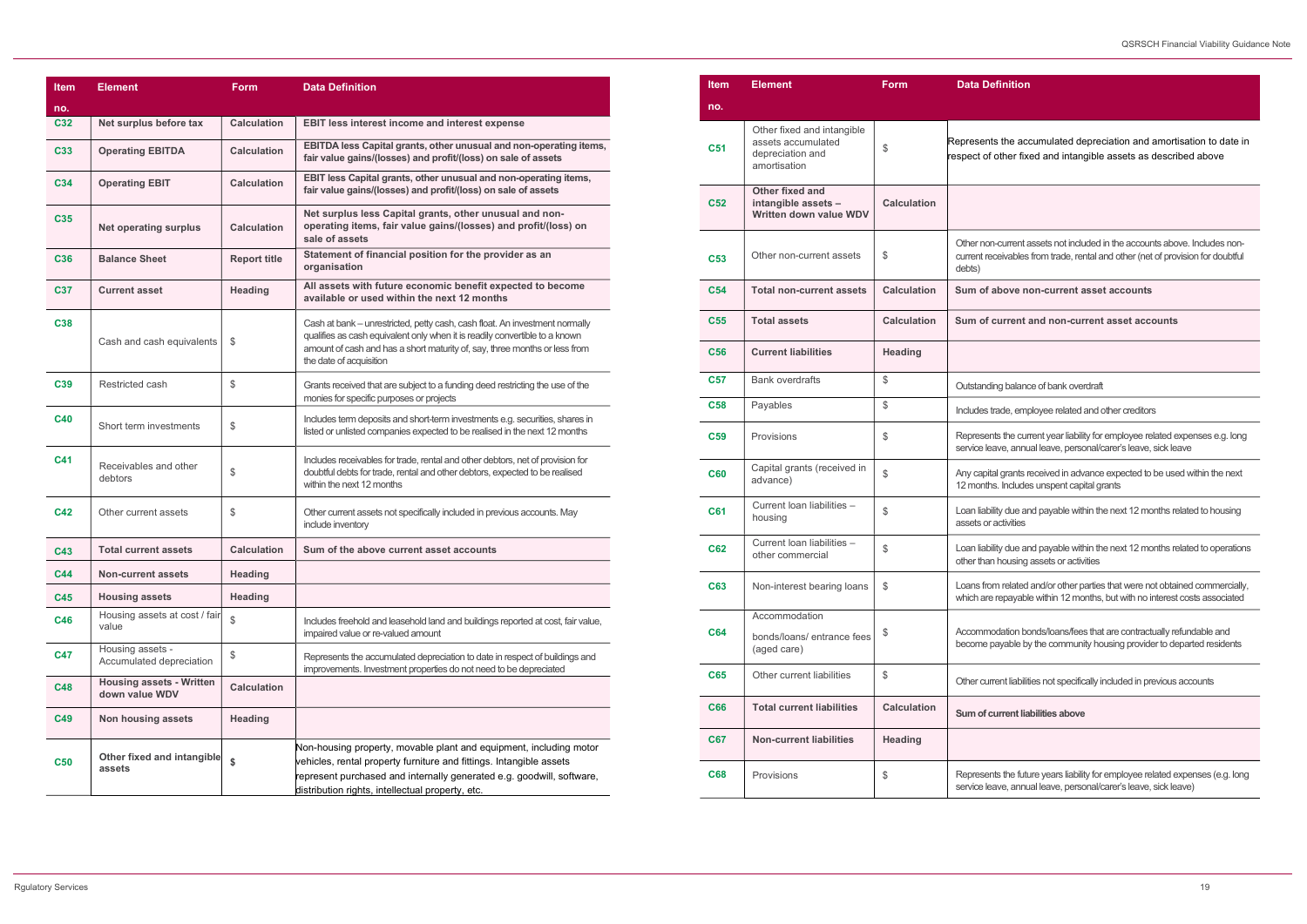### **Definition**

the above reserve accounts<sup>t</sup>

total retained earnings and closing reserve e. Should equal net assets

vel of overdraft or lines of credit approved by financial institution

of total overdraft or line of credit that has not been used or has been nto the overdraft or line of credit account

ents total cash received from government for operating grants

ents total cash received from tenants and other clients during the year

actual cash received in the form of interest received from financial ins and/or related entities

ner cash inflow that has not been incorporated in the above accounts

#### f operating cash inflow accounts

ish paid to employees and suppliers for operating activities

actual cash paid to financial institutions and/or related entities for ion loans and other financial charges

er operating cash payments not included in the above accounts, g tax payments

the above operating cash outflow accounts

perating cash inflow less total operating cash outflow

ents cash payments for investment in community g and other fixed assets. (Includes capitalised nance)

| <b>Item</b>      | <b>Element</b>                                    | <b>Form</b>         | Data D                              |
|------------------|---------------------------------------------------|---------------------|-------------------------------------|
| no.              |                                                   |                     |                                     |
| <b>C88</b>       | <b>Closing reserve balance</b>                    | <b>Calculation</b>  | Sum of                              |
| <b>C89</b>       | <b>Total equity</b>                               | <b>Calculation</b>  | Sum of<br>balance                   |
| <b>C90</b>       | Available overdraft, line of<br>credit or similar | \$                  | <b>Total lev</b>                    |
| <b>C91</b>       | Unused overdraft, line of<br>credit or similar    | \$                  | Portion o<br>repaid in              |
| C92              | <b>Cash flow statement</b>                        | <b>Report title</b> |                                     |
| <b>C93</b>       | <b>Operating cash inflow</b><br>from:             | <b>Heading</b>      |                                     |
| <b>C94</b>       | Government operating<br>grant received            | \$                  | Represe                             |
| <b>C95</b>       | Receipts from<br>clients/tenants                  | \$                  | Represe                             |
| C96              | Interest received                                 | \$                  | <b>Reflects</b><br>institutio       |
| <b>C97</b>       | Other inflow                                      | \$                  | Any othe                            |
| <b>C98</b>       | <b>Total operating cash</b><br>inflow             | <b>Calculation</b>  | <b>Total of</b>                     |
| <b>C99</b>       | Cash was applied to:                              | <b>Heading</b>      |                                     |
| C <sub>100</sub> | Payment to employees and<br>suppliers             | \$                  | Total cas                           |
| C <sub>101</sub> | Interest paid                                     | \$                  | <b>Reflects</b><br>interest         |
| C103             | Other outflow                                     | \$                  | Any othe<br>including               |
| C104             | <b>Total operating cash</b><br>outflow            | <b>Calculation</b>  | Sum of                              |
| C <sub>105</sub> | <b>Cash flow from operating</b><br>activities     | <b>Calculation</b>  | Total o                             |
| C106             | <b>Cash flow from</b><br>investment activities    | <b>Heading</b>      | <b>Repres</b><br>housing<br>mainter |
|                  |                                                   |                     |                                     |

| <b>Item</b> | <b>Element</b>                                              | <b>Form</b>        | <b>Data Definition</b>                                                                                                                                                                                                                                                                                        |
|-------------|-------------------------------------------------------------|--------------------|---------------------------------------------------------------------------------------------------------------------------------------------------------------------------------------------------------------------------------------------------------------------------------------------------------------|
| no.         |                                                             |                    |                                                                                                                                                                                                                                                                                                               |
| C69         | Loan liabilities - housing                                  | \$                 | Loan liability due and payable in future years related to housing assets or<br>activities                                                                                                                                                                                                                     |
| <b>C70</b>  | Loan liabilities other<br>commercial loans                  | \$                 | Loan, lease and hire purchase liability due and payable in future years related<br>to operations other than housing assets or activities                                                                                                                                                                      |
| C71         | Non-interest bearing loans                                  | \$                 | Loans and financing from related and/or other parties that were not obtained<br>commercially, which are repayable in future years, but with no interest costs<br>associated. Also include financing from the government with no specific<br>repayment date(s) and non-commercial convertible debt obligations |
| C73         | Capital grants (received in<br>advance)                     | \$                 | Any capital grants received in advance not expected to be used within 12<br>months. Includes unspent capital grants                                                                                                                                                                                           |
| <b>C74</b>  | Accommodation bonds/<br>loans/ entrance fees (aged<br>care) | \$                 | Accommodation bonds/loans/fees that are contractually refundable and<br>become payable by the community housing provider to departed residents                                                                                                                                                                |
| <b>C75</b>  | Other non-current liabilities                               | \$                 | Other liabilities that are not expected to be actioned in the next 12 months and<br>that are not specifically listed                                                                                                                                                                                          |
| <b>C76</b>  | <b>Total non-current</b><br><b>liabilities</b>              | <b>Calculation</b> | Sum non-current liabilities above                                                                                                                                                                                                                                                                             |
| <b>C77</b>  | <b>Total liabilities</b>                                    | <b>Calculation</b> | Sum of current and non-current liabilities                                                                                                                                                                                                                                                                    |
| <b>C78</b>  | <b>Net assets</b>                                           | <b>Calculation</b> | <b>Total assets less total liabilities</b>                                                                                                                                                                                                                                                                    |
| C79         | <b>Retained earnings</b>                                    | <b>Heading</b>     |                                                                                                                                                                                                                                                                                                               |
| <b>C80</b>  | <b>Retained earnings at start</b><br>of year                | \$                 | Represents the total value of accumulated surpluses over the years. Can be<br>surplus or (loss)                                                                                                                                                                                                               |
| <b>C81</b>  | Net surplus/(deficit)                                       | \$                 | Current year surplus or deficit from the income statement                                                                                                                                                                                                                                                     |
| <b>C82</b>  | <b>Transfers (to)/from</b><br>reserves                      | \$                 | Represents transfers between accumulated surpluses/(deficits) and reserves<br>through the year                                                                                                                                                                                                                |
| <b>C83</b>  | <b>Total retained earnings</b>                              | <b>Calculation</b> | Sum of the above retained earnings accounts                                                                                                                                                                                                                                                                   |
| <b>C84</b>  | <b>Reserves</b>                                             | <b>Heading</b>     |                                                                                                                                                                                                                                                                                                               |
| C85         | Opening balance                                             | \$                 | Represents the total value at the start of the year of any reserves established<br>by the organisation as an internal commitment of future internal provision<br>determined by the board at a board meeting                                                                                                   |
| <b>C86</b>  | Transfers to/(from)<br>reserves                             | \$                 | Represents transfers between accumulated surpluses/(deficits) and reserves<br>through the year                                                                                                                                                                                                                |
| <b>C87</b>  | Asset revaluation reserve                                   | \$                 | Accumulated value of revaluations of non-current assets e.g. land and<br>buildings. Represents the difference in value between the asset's cost and its<br>market (or current) value                                                                                                                          |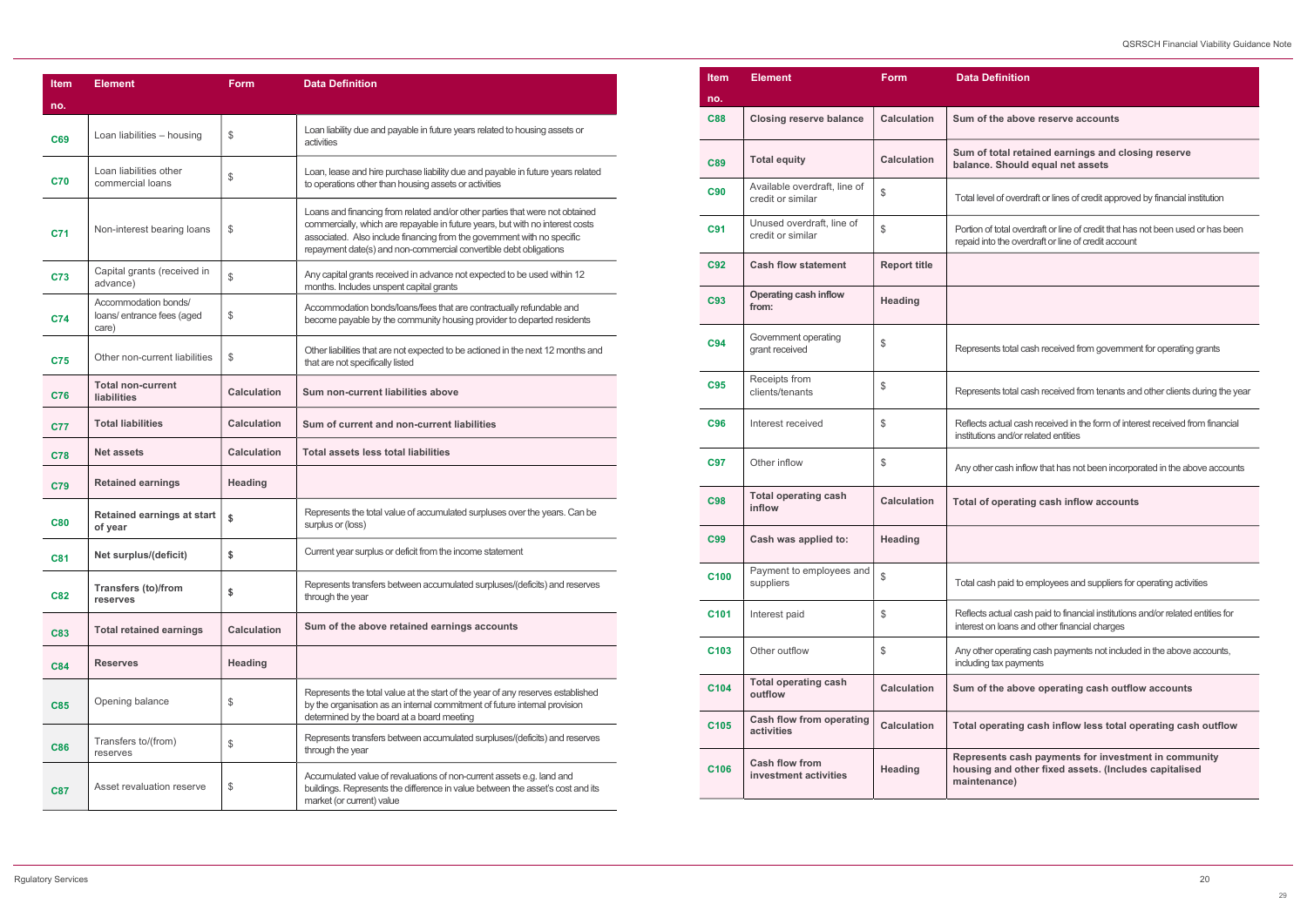### **finition**

#### lus less income tax expense

#### **Price Sena Exet surplus in Sena Sena Sena** Surplus less income tax expense and dividends

ated depreciation to date in respect of right of use assets and service on assets that are used for housing activities

hts the organisation's right to use an asset for activities other than or the term of a lease or service concession arrangement

ated depreciation to date in respect of right of use assets and service on assets that are used for activities other than housing

ilities relating to right of use assets and financial liabilities relating to oncession assets used for housing activities that are due and vithin the next 12 months

bilities relating to right of use assets and financial liabilities relating to oncession assets used for activities other than housing that are due ble within the next 12 months

 $\delta$ ilities relating to right of use assets and financial liabilities relating to ncession assets used for housing activities that are due and n future years

ilities relating to right of use assets and financial liabilities relating to ncession assets used for activities other than housing that are due ble in future years

| <b>Item</b><br>no. | <b>Element</b>                                                              | <b>Form</b>        | <b>Data Definition</b>                                                                                                                                                                      |
|--------------------|-----------------------------------------------------------------------------|--------------------|---------------------------------------------------------------------------------------------------------------------------------------------------------------------------------------------|
| C <sub>107</sub>   | Cash from divestments<br>(sale of housing assets and<br>other fixed assets) | \$                 | Proceeds from the sale of housing assets and other fixed and intangible<br>assets received during the year                                                                                  |
| C <sub>108</sub>   | Housing investments                                                         | \$                 | Cash paid to developers and other suppliers for housing assets                                                                                                                              |
| C <sub>109</sub>   | Other fixed assets<br>investments                                           | \$                 | Cash paid to purchase or build other fixed assets                                                                                                                                           |
| C110               | Capitalised planned<br>maintenance                                          | \$                 | Cash paid for maintenance that materially increases the value of assets                                                                                                                     |
| C <sub>111</sub>   | Other investment cash<br>flows                                              | \$                 | Any other cash payments or receipts related to investment activities                                                                                                                        |
| C112               | <b>Cash flow from Investing</b><br><b>Activities</b>                        | <b>Calculation</b> | Sum of the above investment cash flow accounts                                                                                                                                              |
| C113               | Cash flow from financing<br>activities                                      | <b>Heading</b>     | Represents the cash used to finance investments and / or<br>operational shortfalls                                                                                                          |
| C114               | Government capital grants/<br>other capital grants                          | \$                 | Receipts from government and other sources for capital grants                                                                                                                               |
| C115               | New loans                                                                   | \$                 | Cash inflow from new loans or new draw down of lines of credit                                                                                                                              |
| C <sub>116</sub>   | Loan repayments                                                             | \$                 | Cash outflow to repay loans or reduce lines of credit                                                                                                                                       |
| C <sub>117</sub>   | Overdraft                                                                   | \$                 | Cash flow from the use of approved overdraft, includes draw down and<br>repayment                                                                                                           |
| C <sub>118</sub>   | Other financial cash flows                                                  | \$                 | Other financial cash flows not included in the above, including payment of<br>dividends                                                                                                     |
| C119               | <b>Cash flow from financing</b><br>activities                               | <b>Calculation</b> | Sum of the above financial cash flow accounts                                                                                                                                               |
| C <sub>120</sub>   | Net cash flow                                                               | <b>Calculation</b> | Total of operating, investment and financial cash flows                                                                                                                                     |
| C <sub>121</sub>   | Opening cash balance                                                        | \$                 | Cash and cash equivalents at the beginning of the year (equals the balance<br>at the end of the previous year)                                                                              |
| C122               | <b>Closing cash balance</b>                                                 | <b>Calculation</b> | Cash and cash equivalents at the end of the year (will be carried<br>forward to the following year as opening cash balance)                                                                 |
| C123               | Lease/financial interest<br>expense (Segment specific)                      | \$                 | Represents interest paid on lease liabilities and financial liabilities associated<br>with leased or service concession assets that can be attributed to individual<br>business segments    |
| C124               | Lease/financial interest<br>expense (Non-segment<br>specific)               | \$                 | Represents interest paid on lease liabilities and financial liabilities associated<br>with leased or service concession assets that cannot be attributed to<br>individual business segments |

| <b>Item</b><br>no. | <b>Element</b>                                                                    | <b>Form</b>        | <b>Data Definition</b>                                                                                                                                                                                |  |
|--------------------|-----------------------------------------------------------------------------------|--------------------|-------------------------------------------------------------------------------------------------------------------------------------------------------------------------------------------------------|--|
| C <sub>125</sub>   | Income tax expense                                                                | \$                 | Income tax paid by an organisation operating to make a profit                                                                                                                                         |  |
| C126               | Net surplus after tax                                                             | <b>Calculation</b> | Net surplus less income tax expense                                                                                                                                                                   |  |
| C <sub>127</sub>   | <b>Dividends</b>                                                                  | \$                 | Dividends paid to the organisation's members or shareholders                                                                                                                                          |  |
| C128               | <b>Net surplus (Deficit)</b>                                                      | <b>Calculation</b> | Net surplus less income tax expense and dividends                                                                                                                                                     |  |
| C <sub>129</sub>   | Right of use/Concession<br>assets (Housing) at cost/fair<br>value                 | \$                 | Represents the organisation's right to use an asset for housing related<br>activities for the term of a lease or service concession arrangement                                                       |  |
| C <sub>130</sub>   | Right of use/Concession<br>assets (Housing)-Accum<br>depr/amortisation            | \$                 | Accumulated depreciation to date in respect of right of use assets and :<br>concession assets that are used for housing activities                                                                    |  |
| C <sub>131</sub>   | <b>Right of use/Concession</b><br>assets (Housing)-Written<br>down value WDV      | <b>Calculation</b> |                                                                                                                                                                                                       |  |
| C132               | Right of use/Concession<br>assets (Non-housing) at<br>cost/fair value             | \$                 | Represents the organisation's right to use an asset for activities other th<br>housing for the term of a lease or service concession arrangement                                                      |  |
| C <sub>133</sub>   | Right of use/Concession<br>assets (Non-housing)-<br>Accum depr/amortisation       | \$                 | Accumulated depreciation to date in respect of right of use assets and a<br>concession assets that are used for activities other than housing                                                         |  |
| C134               | <b>Right of use/Concession</b><br>assets (Non-Housing)-<br>Written down value WDV | <b>Calculation</b> |                                                                                                                                                                                                       |  |
| C135               | <b>Current lease/financial</b><br>liabilities - Housing                           | \$                 | Lease liabilities relating to right of use assets and financial liabilities rela<br>service concession assets used for housing activities that are due and<br>payable within the next 12 months       |  |
| C136               | <b>Current lease/financial</b><br>liabilities - Non-housing                       | \$                 | Lease liabilities relating to right of use assets and financial liabilities rela<br>service concession assets used for activities other than housing that ar<br>and payable within the next 12 months |  |
| C <sub>137</sub>   | Lease/financial liabilities -<br>Housing                                          | \$                 | Lease liabilities relating to right of use assets and financial liabilities rela<br>service concession assets used for housing activities that are due and<br>payable in future years                 |  |
| C138               | Lease/financial liabilities -<br>Non-housing                                      | \$                 | Lease liabilities relating to right of use assets and financial liabilities rela<br>service concession assets used for activities other than housing that an<br>and payable in future years           |  |
| C139               | <b>Share Capital</b>                                                              | \$                 | Total amount raised by the organisation through issued shares. Include<br>member funds                                                                                                                |  |
|                    |                                                                                   |                    |                                                                                                                                                                                                       |  |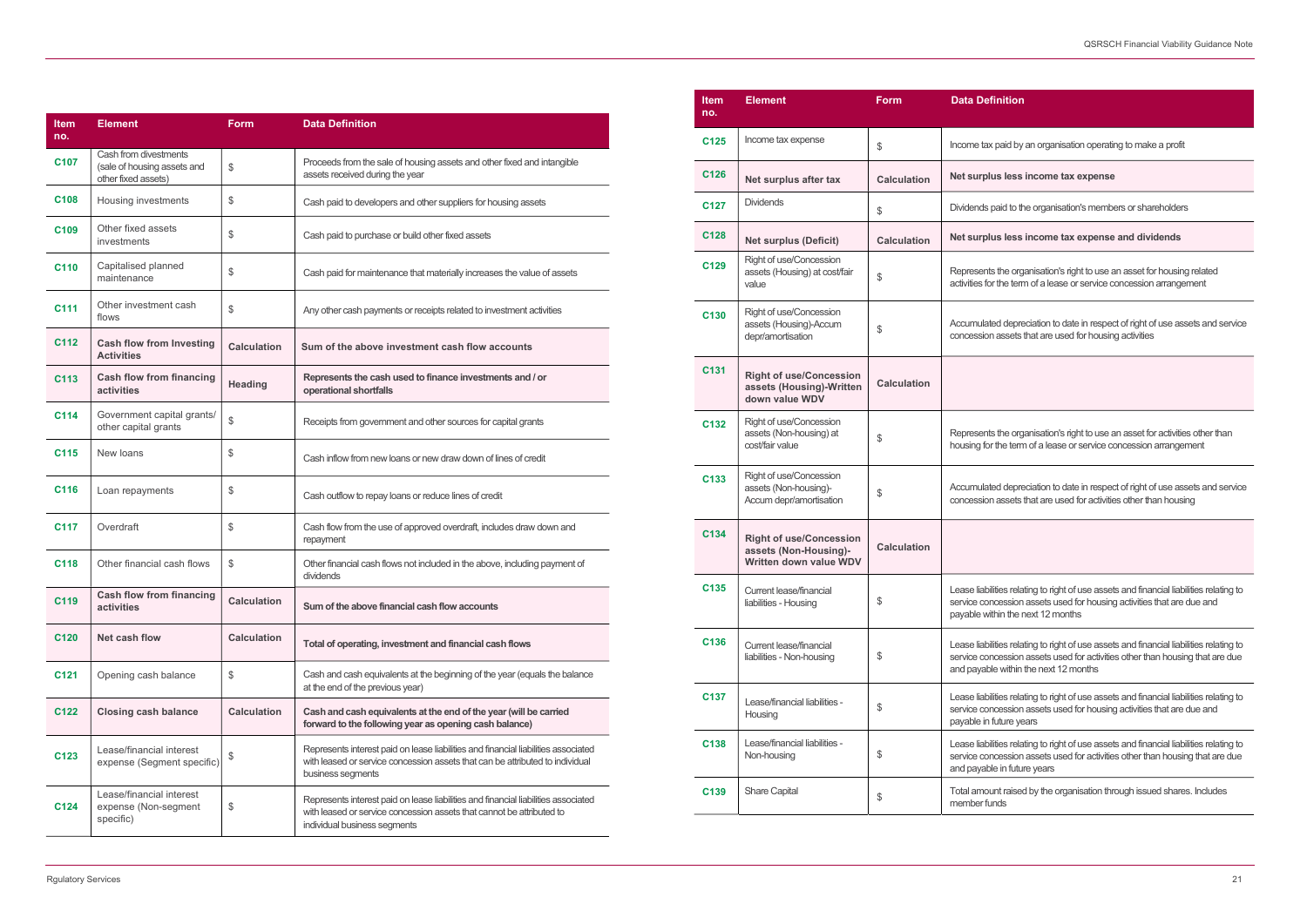mount of loan finance received or receivable in respect of the ncluded in completing Development assumptions - housing assets

#### ne above

ourpose of this worksheet, please match funding income expenditure)

ross capital cost of all new non-housing units completed during each spective of the type of housing or nature of the funding

mount of sales proceeds from non-housing units that will be netted the total cost of development of new non-housing units during each ludes the sale of non-housing properties for lease-back schemes h period. (GST exclusive) (Enter as negative)

#### ne above

Inew properties for which capital costs are included in Development ns – non-housing units and other fixed assets

the following lines all sources of finance being used to fund opment and capital expenditure. These should be positive and o show loan facilities drawn down in anticipation of future ent.

mount of Capital Grants from Government received or receivable in schemes completed and included in Development Assumptions – ng units and other fixed assets

Other grants (GST exclusive)  $\begin{pmatrix} \frac{1}{3} & \frac{1}{3} & \frac{1}{3} \\ \frac{1}{3} & \frac{1}{3} & \frac{1}{3} \\ \frac{1}{3} & \frac{1}{3} & \frac{1}{3} \end{pmatrix}$  respect of the developments included in Development Assumptions – nonhits and other fixed assets

> mount of the provider's cash reserves that have been or will be used developments included in Development Assumptions – nonhits and other fixed assets

mount of loan finance received or receivable in respect of the ents included in completing Development Assumptions – nonhits and other fixed assets

mount of loan finance received or receivable in respect of the ents included in completing Development Assumptions – nonhits and other fixed assets

## Annexure 3: Development and financing worksheet definitions

#### Development and financing worksheet definitions

The Development and Financing worksheet includes economic assumptions, development assumptions – housing units, development assumptions – non-housing units and other fixed assets, and loan details.

| ltem<br>no.     | <b>Element</b>                                              | <b>Form</b>        | <b>Data Definition</b>                                                                                                                                                                                                                                                                       |
|-----------------|-------------------------------------------------------------|--------------------|----------------------------------------------------------------------------------------------------------------------------------------------------------------------------------------------------------------------------------------------------------------------------------------------|
| DF <sub>1</sub> | <b>Economic assumptions</b>                                 | <b>Heading</b>     |                                                                                                                                                                                                                                                                                              |
| DF <sub>2</sub> | Inflation rate on rent (%)                                  | $\%$               | Estimate of the rate of increase in rental prices. Used to estimate future rental<br>revenue of a housing provider                                                                                                                                                                           |
| DF <sub>3</sub> | Inflation rate on operating costs<br>(% )                   | $\frac{0}{0}$      | Estimate of the rate of increase in operating costs of a housing provider.<br>Includes costs such as employee costs, rates and charges, insurances, and<br>other costs included in direct operations of running a social business                                                            |
| DF4             | Inflation rate on construction /<br>development costs (%)   | $\frac{0}{0}$      | Estimate of the rate of increase in construction and development costs.<br>Includes housing and non-housing, and other fixed asset construction and<br>development costs                                                                                                                     |
| DF <sub>5</sub> | <b>Development</b><br><b>Assumptions - housing</b><br>units | <b>Heading</b>     | (For the purpose of this worksheet, please match funding income to<br>capital expenditure)                                                                                                                                                                                                   |
| DF <sub>6</sub> | Total cost of new housing units<br>(GST exclusive)          | \$                 | The total gross capital cost of all new housing units completed during each<br>period, irrespective of the type of housing or nature of the funding                                                                                                                                          |
| DF <sub>7</sub> | Sales proceeds                                              | \$                 | The total amount of sales proceeds from housing units that will be netted off<br>against the total cost of development of new housing units during each period.<br>Includes the sale of housing properties for lease-back schemes during each<br>period. (GST exclusive) (Enter as negative) |
| DF <sub>8</sub> | <b>Net cost</b>                                             | <b>Calculation</b> | Sum of the above                                                                                                                                                                                                                                                                             |
| DF <sub>9</sub> | Number of community housing<br>units to be developed        | Number             | Number of new community housing properties for which capital costs are<br>included in Development assumptions                                                                                                                                                                                |
| <b>DF10</b>     | Financed by:                                                | <b>Heading</b>     | Include in the following lines all sources of finance being used to fund<br>new development and capital expenditure. These should be positive and<br>not used to show loan facilities drawn down in anticipation of future<br>development.                                                   |
| <b>DF12</b>     | <b>Government Capital Grants</b><br>(GST exclusive)         | \$                 | The total amount of Capital Grants from Government received or receivable in<br>respect of schemes completed and included in Development assumptions -<br>housing assets                                                                                                                     |
| <b>DF13</b>     | Other grants (GST exclusive)                                | \$                 | The total amount of other grants and donations received or receivable in<br>respect of the schemes included in Development assumptions - housing<br>assets                                                                                                                                   |
| <b>DF14</b>     | Provider's contribution - cash<br>reserves or in-kind       | \$                 | The total amount of the provider's cash reserves that have been or will be used<br>to fund the schemes included in Development assumptions - housing assets                                                                                                                                  |
| <b>DF15</b>     | Non-interest bearing loans                                  | \$                 | The total amount of loan finance received or receivable in respect of the<br>schemes included in completing Development assumptions - housing assets                                                                                                                                         |

| <b>Item</b><br>no. | <b>Element</b>                                                                 | <b>Form</b>        | <b>Data Definition</b>                                                                      |
|--------------------|--------------------------------------------------------------------------------|--------------------|---------------------------------------------------------------------------------------------|
| <b>DF16</b>        | Interest bearing loans                                                         | \$                 | The total amount of<br>schemes included i                                                   |
| <b>DF18</b>        | <b>Total</b>                                                                   | <b>Calculation</b> | Sum of the abov                                                                             |
| <b>DF19</b>        | <b>Development Assumptions-</b><br>non-housing units and other<br>fixed assets | <b>Heading</b>     | (For the purpose<br>to capital expen                                                        |
| <b>DF20</b>        | Total cost of new non-housing<br>units (GST exclusive)                         | \$                 | The total gross cap<br>period, irrespective                                                 |
| <b>DF21</b>        | Sales proceeds                                                                 | \$                 | The total amount of<br>off against the total<br>period. Includes the<br>during each period. |
| <b>DF22</b>        | <b>Net cost</b>                                                                | <b>Calculation</b> | Sum of the abov                                                                             |
| <b>DF23</b>        | Number of non-housing<br>properties to be developed                            | Number             | Number of new pro<br>Assumptions - non                                                      |
| <b>DF24</b>        | <b>Financed by:</b>                                                            | <b>Heading</b>     | Include in the follo<br>new development<br>not used to show I<br>development.               |
| <b>DF25</b>        | <b>Government Capital Grants</b><br>(GST exclusive)                            | \$                 | The total amount of<br>respect of schemes<br>non-housing units a                            |
| <b>DF27</b>        | Other grants (GST exclusive)                                                   | \$                 | The total amount of<br>respect of the deve<br>housing units and c                           |
| <b>DF28</b>        | Provider's contribution - cash<br>reserves or in-kind                          | \$                 | The total amount of<br>to fund the develop<br>housing units and c                           |
| <b>DF29</b>        | Non-interest bearing loans                                                     | \$                 | The total amount of<br>developments inclu<br>housing units and c                            |
| <b>DF30</b>        | Interest bearing loans                                                         | \$                 | The total amount of<br>developments inclu<br>housing units and c                            |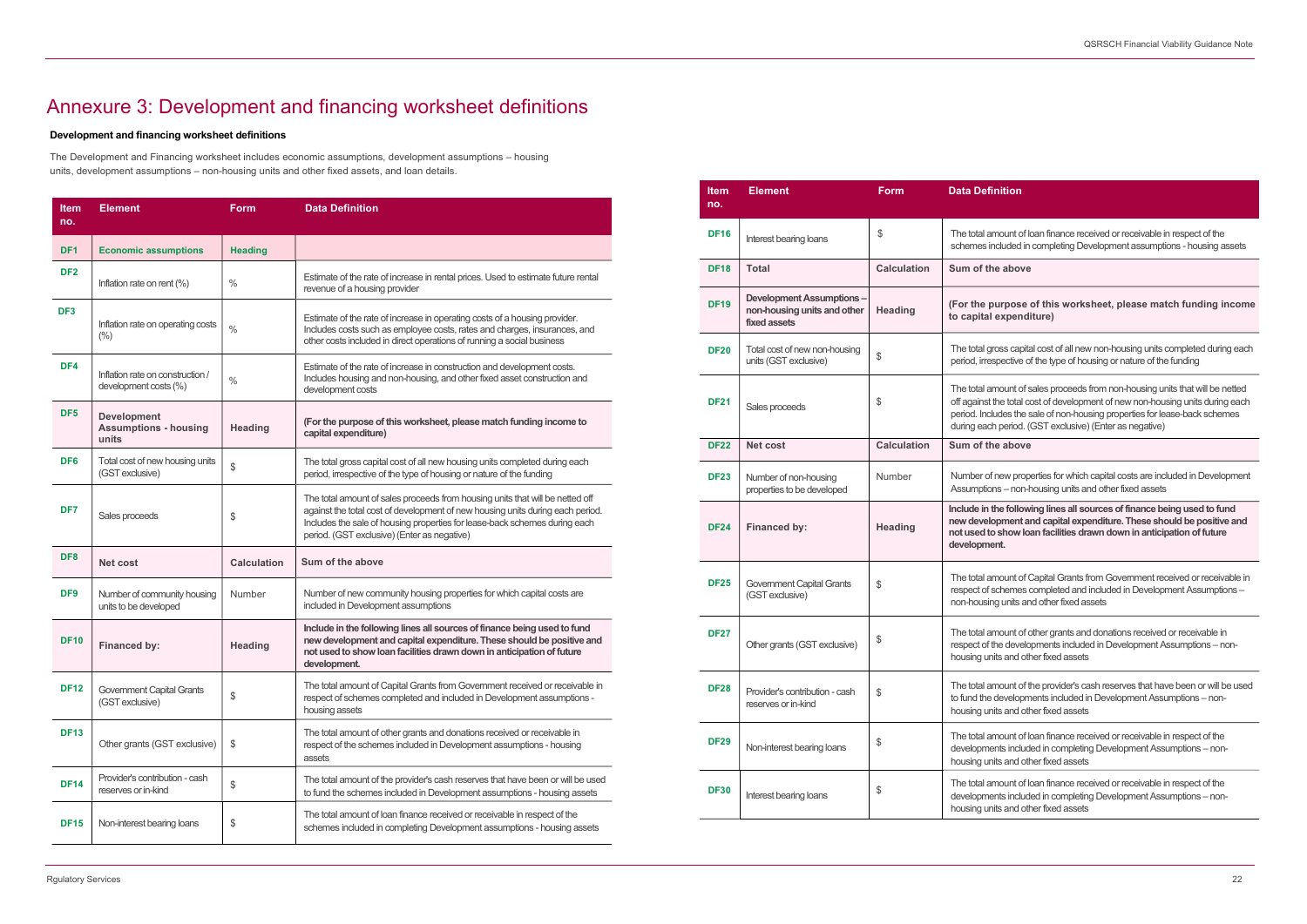| <b>Item</b><br>no. | <b>Element</b>                                             | <b>Form</b>        | <b>Data Definition</b>                                                                                                                                                                                               |
|--------------------|------------------------------------------------------------|--------------------|----------------------------------------------------------------------------------------------------------------------------------------------------------------------------------------------------------------------|
| <b>DF32</b>        | <b>Total</b>                                               | <b>Calculation</b> | Sum of the above                                                                                                                                                                                                     |
| <b>DF38</b>        | <b>Covenant Compliance</b>                                 | <b>Heading</b>     |                                                                                                                                                                                                                      |
| <b>DF39</b>        | Are you in breach of<br>covenants? (YES / NO<br>answer)    | Yes/No             | Was the provider in breach of its financial covenants during the last<br>accounting period under review or does it anticipate being so within the<br>forecast period? If YES - explanation is required               |
| <b>DF40</b>        | <b>Other Information</b>                                   | <b>Heading</b>     |                                                                                                                                                                                                                      |
| <b>DF41</b>        | Capitalised interest                                       | \$                 | Total amount of interest capitalised on to the cost of fixed assets during<br>the period                                                                                                                             |
| <b>DF42</b>        | Capital expenditure in<br>maintenance and major<br>repairs | \$                 | The cost of major repairs which increase the value of an asset                                                                                                                                                       |
| <b>DF44</b>        | <b>Maturity of loans</b>                                   | <b>Heading</b>     |                                                                                                                                                                                                                      |
| <b>DF45</b>        | Loans repayable within 12<br>months                        | \$                 | Total amount of loan principal repayable within 12 months of the balance<br>sheet date. Take into account any loans maturing within one year and<br>also any instalments of principal which fall due within one year |
| <b>DF46</b>        | Loans repayable between<br>1 and 2 years                   | \$                 | Total amount of loan principal repayable between 12 and 24 months<br>from the balance sheet date                                                                                                                     |
| <b>DF47</b>        | Loans repayable in more<br>than 2 years                    | \$                 | The total amount of loans repayable in more than 24 months from the<br>balance sheet date                                                                                                                            |
| <b>DF48</b>        | <b>Total loans outstanding</b>                             | Calculation        | Sum of the above loans                                                                                                                                                                                               |
| <b>DF51</b>        | Number of affordable<br>housing units to be<br>developed   | Number             | Number of new affordable housing properties for which capital costs are<br>included in Development assumptions                                                                                                       |
| <b>DF52</b>        | Number of other units to<br>be developed                   | Number             | Number of other new properties for which capital costs are included in<br>Development assumptions e.g. specialist disability accommodation units                                                                     |
| <b>DF53</b>        | Number of aged care<br>units to be developed               | Number             | Number of new properties relating to aged care for which capital costs<br>are included in Development Assumptions                                                                                                    |
| <b>DF54</b>        | Number of retirement units<br>to be developed              | Number             | Number of new retirement properties for which capital costs are included<br>in Development Assumptions                                                                                                               |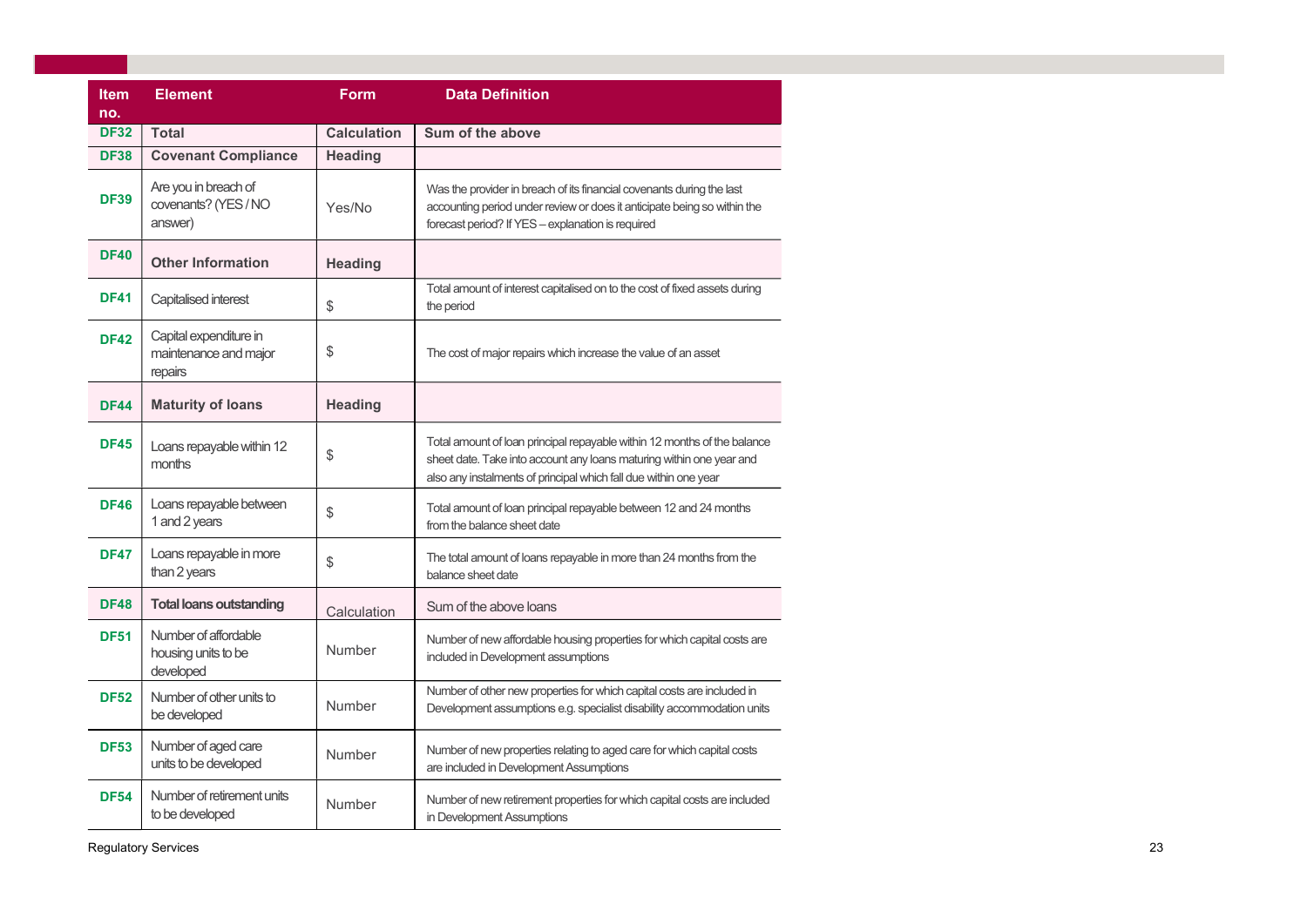### **Glossary**

#### Community housing

Housing for people on a very low, low or moderate income or for people with additional needs that is delivered by State Community Housing Providers.

#### Housing Act 2003

The state based legislation through which the QSRSCH was introduced.

#### Queensland State Regulatory System for Community Housing (QSRSCH)

A state based system of registration, monitoring and regulation of state community housing providers to

- encourage the development, viability and quality of community housing services; and
- to promote confidence in the good governance of registered state community housing providers in order to facilitate greater investment in the community housing sector

#### QSRSCH Enforcement Guidelines

Guidelines setting out the enforcement actions available to the Registrar under the Housing Act 2003 if they reasonably believe that a provider is not complying with the community housing legislation of the state.

#### QSRSCH Evidence Guidelines

Guidelines that describe the performance indicators and evidence sources for the assessment of state providers against the State Regulatory Code

#### QSRSCH Operational guidelines

The suite of guidelines that governs the operation of the state regulatory system including the Evidence Guidelines and Enforcement Guidelines.

#### State community housing provider

A local government or a prescribed state provider that delivers social or affordable housing for people on very low, low or moderate incomes, and housing associated services covered by the social and affordable housing policies of the government policy and funding agencies.

#### State Regulatory Code

The performance requirements that registered state providers must comply with in providing community housing.